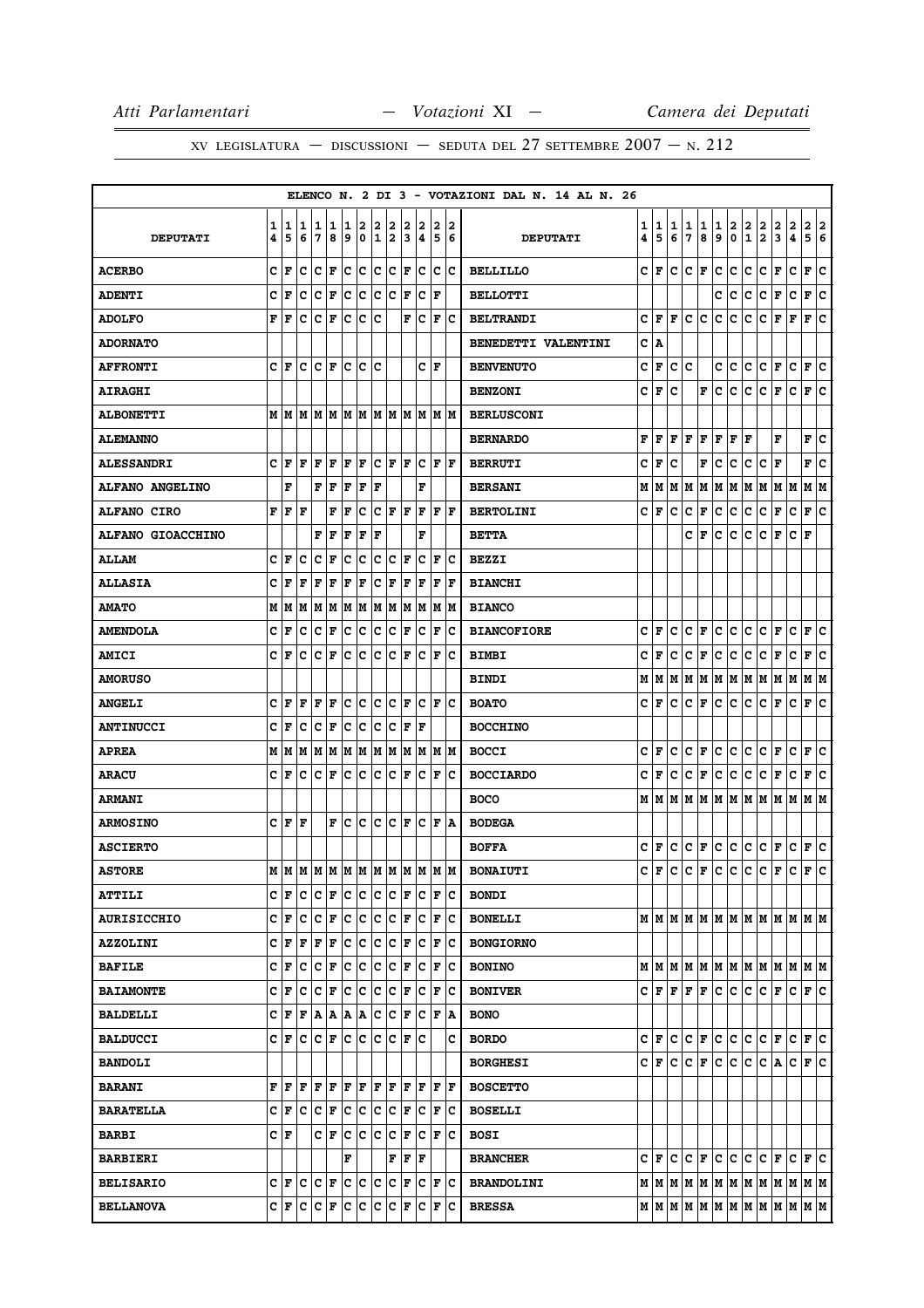|                     |   |             |     |                      |                           |                      |     |               |               |               |                                                                                                     |               |                           | ELENCO N. 2 DI 3 - VOTAZIONI DAL N. 14 AL N. 26 |       |             |       |             |                              |             |                      |                                                              |                         |                         |              |                                                                       |               |
|---------------------|---|-------------|-----|----------------------|---------------------------|----------------------|-----|---------------|---------------|---------------|-----------------------------------------------------------------------------------------------------|---------------|---------------------------|-------------------------------------------------|-------|-------------|-------|-------------|------------------------------|-------------|----------------------|--------------------------------------------------------------|-------------------------|-------------------------|--------------|-----------------------------------------------------------------------|---------------|
|                     | 1 | 1           | 1   | 1                    | 1                         | 1                    | 2   | $\frac{2}{1}$ | $\frac{2}{2}$ | $\frac{2}{3}$ | $\frac{2}{4}$                                                                                       | $\frac{2}{5}$ | 2                         |                                                 | 1     | 1           | 1     | 1           | 1                            | 1           | 2                    | $\left  \begin{smallmatrix} 2 \ 1 \end{smallmatrix} \right.$ | 2                       | 2                       | 2            | 2                                                                     | $\frac{2}{6}$ |
| <b>DEPUTATI</b>     | 4 | 5           | 6   | 7                    | 8                         | 9                    | 0   |               |               |               |                                                                                                     |               | 6                         | <b>DEPUTATI</b>                                 | 4     | 5           | 6     | 7           | 8                            | 9           | $\mathbf 0$          |                                                              | $\mathbf 2$             | $\overline{\mathbf{3}}$ | $\pmb{4}$    | 5                                                                     |               |
| <b>BRICOLO</b>      |   |             |     |                      |                           |                      |     |               |               |               |                                                                                                     |               |                           | <b>CASTIELLO</b>                                |       |             |       |             |                              |             |                      |                                                              |                         |                         |              |                                                                       |               |
| <b>BRIGANDI'</b>    | c | l F         | l F | F                    | ΙF                        | F                    | ١F  |               |               |               |                                                                                                     |               |                           | <b>CATANOSO</b>                                 |       |             |       |             |                              |             |                      |                                                              |                         |                         |              |                                                                       |               |
| <b>BRIGUGLIO</b>    |   |             |     |                      |                           |                      |     |               |               |               |                                                                                                     |               |                           | <b>CATONE</b>                                   |       |             |       |             |                              |             |                      |                                                              |                         |                         |              | $M$   $M$   $M$   $M$   $M$   $M$   $M$   $M$   $M$   $M$   $M$   $M$ |               |
| <b>BRUGGER</b>      |   |             |     |                      |                           |                      |     |               |               |               |                                                                                                     |               |                           | CECCACCI RUBINO                                 | c     | F           | c     | с           | г                            | Г           | F                    | F                                                            | с                       | F                       | $\mathbf C$  | F                                                                     | F             |
| <b>BRUNO</b>        |   |             |     |                      |                           |                      |     |               |               |               |                                                                                                     |               |                           | <b>CECCUZZI</b>                                 | c     | F           | c     | c           | F                            | с           | с                    | c                                                            | с                       | F                       | c            | F                                                                     | c             |
| <b>BRUSCO</b>       |   | C F         | ١F  | $ {\bf C}  {\bf F} $ |                           | $ {\bf C}  {\bf F} $ |     |               |               |               | C C F C F F                                                                                         |               |                           | <b>CENTO</b>                                    | M   M |             | M     | M           | M                            | M           | M   M                |                                                              | M  M                    |                         | М            | MM                                                                    |               |
| <b>BUCCHINO</b>     |   | CF          | c   | c                    | F                         | Ιc                   | ΙC  | c             | ∣c            | F             | Iс                                                                                                  | F             | ΙC                        | <b>CERONI</b>                                   | c     | F           | c     | с           | г                            | Г           | Г                    | Α                                                            | Α                       | F                       | с            | F                                                                     | c             |
| <b>BUEMI</b>        |   |             |     |                      |                           |                      |     |               |               |               |                                                                                                     |               |                           | <b>CESA</b>                                     | c     | F           | c     | c           | F                            | c           | c                    | c                                                            | c                       | F                       | c            |                                                                       |               |
| <b>BUFFO</b>        |   | CF          | ١c  | $ {\bf C}  {\bf F} $ |                           | lc.                  | ١c  | ١c            |               |               | F C                                                                                                 |               | IF IC                     | <b>CESARIO</b>                                  |       |             |       |             |                              |             |                      |                                                              |                         |                         |              |                                                                       |               |
| <b>BUGLIO</b>       |   |             |     |                      |                           |                      |     |               |               |               |                                                                                                     |               |                           | <b>CESARO</b>                                   |       | c           |       | F           |                              | c           |                      | F                                                            |                         | F                       |              | F                                                                     |               |
| <b>BUONFIGLIO</b>   |   |             |     |                      |                           |                      |     |               |               |               |                                                                                                     |               |                           | <b>CESINI</b>                                   | c     | F           | c     | c           | F                            | с           | c                    | c                                                            | c                       | F                       | $\mathbf C$  | F                                                                     | c             |
| <b>BUONTEMPO</b>    | F | l F         | l F | с                    | F                         | c                    | ∣c  | F             | С             | A             | ΙA                                                                                                  |               | F  F                      | <b>CHIANALE</b>                                 | c     | F           | с     | $\mathbf c$ | Г                            | c           |                      | c                                                            | с                       | F                       | c            | F                                                                     | c             |
| <b>BURCHIELLARO</b> |   | CF          | ΙC  | $ {\bf C}  {\bf F} $ |                           | c c                  |     | c c           |               | F             |                                                                                                     |               | C F C                     | <b>CHIAROMONTE</b>                              | c     | F           | c     | c           | г                            | c           | c                    | c                                                            | c                       | F                       | $\mathbf{C}$ | F                                                                     | lc.           |
| <b>BURGIO</b>       | с | F           | c   | c                    | F                         | c                    | ∣c  | Iс            | ∣c            | F             | Iс                                                                                                  | c             | ∣c                        | <b>CHICCHI</b>                                  | c     | с           | c     | с           | г                            | с           | с                    | c                                                            | с                       | F                       | с            | F                                                                     | c             |
| <b>BURTONE</b>      | c | F           | c   | c                    | F                         | c                    | ∣c  | c             | $ {\bf c}$    | F             | ∣c                                                                                                  | F             | ∣c                        | <b>CHITI</b>                                    | Μ     | M           | М     | M           | М                            | M           | MM                   |                                                              | MM                      |                         | M            | MM                                                                    |               |
| <b>CACCIARI</b>     | c | ١F          | c   | Iс                   | F                         | c                    | ∣c  | c             | c             | F             | Ιc                                                                                                  |               | c c                       | <b>CIALENTE</b>                                 | c     | F           | c     | c           | F                            | c           | c                    | c                                                            | c                       | F                       | lc.          | F                                                                     | lc.           |
| <b>CALDAROLA</b>    |   |             |     |                      |                           |                      |     |               |               |               |                                                                                                     |               |                           | <b>CICCHITTO</b>                                |       |             |       |             |                              |             |                      |                                                              |                         |                         |              |                                                                       |               |
| <b>CALGARO</b>      |   | CIF         | Iс  | $ {\bf C}  {\bf F} $ |                           | lc.                  | ∣c  |               |               |               | C C F C F C                                                                                         |               |                           | <b>CICCIOLI</b>                                 |       |             |       |             |                              |             |                      |                                                              |                         |                         |              |                                                                       |               |
| <b>CALIGIURI</b>    |   | CF          | c   | с                    | F                         | Ιc                   | ∣c  | c             | ∣c            | F             | c                                                                                                   | F             | ΙC                        | CICU                                            | F     | F           | F     | F           |                              |             |                      | с                                                            | c                       | с                       | c            | F                                                                     |               |
| <b>CAMPA</b>        |   | FF          | F   | F                    | F                         | F                    | F   | C A           |               | F             | Iс                                                                                                  |               | F C                       | <b>CIOCCHETTI</b>                               | с     | F           | c     | c           | F                            | c           | c                    | ١c                                                           |                         | с                       | c            | F                                                                     | Iс            |
| <b>CANCRINI</b>     | c | F           | c   | c                    | F                         | c                    | ∣c  | c             | c             | F             | Iс                                                                                                  | F             | c                         | <b>CIOFFI</b>                                   | c     | F           | с     | с           | г                            | с           | с                    | c                                                            | с                       | F                       | с            | F                                                                     | c             |
| <b>CANNAVO'</b>     | c | F           | с   | c                    | F                         | c                    | ∣c  | c             | c             | F             | ∣c                                                                                                  |               | c c                       | CIRIELLI                                        |       |             |       |             |                              |             |                      |                                                              |                         |                         |              |                                                                       |               |
| <b>CAPARINI</b>     |   | F           | F   | F                    |                           |                      | Α   | c             | c             | F             | F                                                                                                   | F             | ١F                        | CIRINO POMICINO                                 | F     | F           | F     | F           |                              | Α           | Α                    | Α                                                            | Α                       | F                       |              | F                                                                     | F             |
| <b>CAPEZZONE</b>    |   |             |     |                      |                           |                      |     |               |               |               |                                                                                                     |               |                           | <b>CODURELLI</b>                                | c     | F           | c     | с           | г                            | c           | с                    | c                                                            | с                       | F                       | c            | F                                                                     | lc.           |
| CAPITANIO SANTOLINI |   | CF          | F C |                      |                           | F                    |     |               | c c           | F             | Iс                                                                                                  |               | F                         | <b>COGODI</b>                                   | c     | F           | c     | C           | F                            | Г           | c                    |                                                              | c                       | F                       | $\mathbf C$  | c                                                                     | $ {\bf c} $   |
| <b>CAPODICASA</b>   |   |             |     |                      |                           |                      |     |               |               |               | M  M  M  M  M  M  M  M  M  M  M  M  M                                                               |               |                           | <b>COLASIO</b>                                  | c     | lF.         | lc.   | lc.         | F                            | $\mathbf F$ | c                    | lc.                                                          | lc.                     | F                       | lc.          | F                                                                     | c             |
| <b>CAPOTOSTI</b>    |   |             |     |                      |                           |                      |     |               |               |               |                                                                                                     |               |                           | <b>COLUCCI</b>                                  |       |             |       |             |                              |             |                      |                                                              |                         |                         |              |                                                                       |               |
| <b>CARBONELLA</b>   | c | ١F          | lc  |                      | $ {\bf C}  {\bf F} $      | c c                  |     | c c           |               |               | IF IC                                                                                               |               | F  C                      | <b>COMPAGNON</b>                                | C F   |             | F   F |             |                              |             |                      |                                                              |                         |                         |              |                                                                       |               |
| <b>CARDANO</b>      |   | C F C C F F |     |                      |                           |                      |     |               | C C F         |               |                                                                                                     |               | c c                       | <b>CONSOLO</b>                                  |       |             |       |             |                              |             |                      |                                                              |                         |                         |              |                                                                       |               |
| <b>CARDINALE</b>    |   |             |     |                      |                           |                      |     |               |               |               |                                                                                                     |               |                           | CONTE GIANFRANCO                                |       | C F F       |       |             | $C$ $F$ $F$                  |             | $ {\bf C}  {\bf F} $ |                                                              | $ c _{\mathbf{F}}$      |                         |              | $ c _F c$                                                             |               |
| <b>CARFAGNA</b>     |   |             |     |                      |                           |                      |     |               |               |               |                                                                                                     |               |                           | <b>CONTE GIORGIO</b>                            |       |             |       |             |                              |             |                      |                                                              |                         |                         |              |                                                                       |               |
| <b>CARLUCCI</b>     |   | CF          |     | $F$ $F$ $F$          |                           |                      |     |               |               |               |                                                                                                     |               |                           | <b>CONTENTO</b>                                 |       | C∣F         |       |             | C F                          | c           | c                    | lc.                                                          | CF                      |                         | c            | $ {\bf F} {\bf C} $                                                   |               |
| <b>CARRA</b>        |   | CF          |     | $ C C $ $\mathbf{F}$ |                           |                      |     |               |               |               |                                                                                                     |               |                           | CONTI GIULIO                                    |       |             |       |             |                              |             |                      |                                                              |                         |                         |              |                                                                       |               |
| <b>CARTA</b>        |   | C F         |     |                      | $\mathbf{F}   \mathbf{F}$ |                      |     |               |               |               | C C C F C F                                                                                         |               |                           | CONTI RICCARDO                                  |       |             |       |             |                              |             |                      |                                                              |                         |                         |              |                                                                       |               |
| <b>CARUSO</b>       | c | lF          | lc  | c                    | F                         | c                    | c   | c c           |               |               | F A                                                                                                 |               | c c                       | <b>CORDONI</b>                                  |       | MM          |       |             |                              |             |                      |                                                              |                         |                         |              | MMMMMMMMMMMMM                                                         |               |
| <b>CASERO</b>       |   | C F         | F   | F                    | F                         | F                    | F   |               | F F           |               |                                                                                                     |               | ${\bf F} \,   \, {\bf F}$ | COSENTINO LIONELLO                              |       | C∣F         | lc.   |             | $ {\bf C}  {\bf F}  {\bf F}$ |             | c c                  |                                                              | $ {\bf C}\>  {\bf F}\>$ |                         | c            | F C                                                                   |               |
| <b>CASINI</b>       |   | CF          |     | C  C  F              |                           | c c                  |     |               |               |               | $ {\boldsymbol{c}} $ ${\boldsymbol{F}}$ $ {\boldsymbol{c}} $ ${\boldsymbol{F}}$ $ {\boldsymbol{c}}$ |               |                           | COSENTINO NICOLA                                | Α     |             | F     |             | F                            |             | c                    |                                                              | F                       |                         | F            |                                                                       | c             |
| <b>CASSOLA</b>      |   | CF          | lc. | $ {\bf C}  {\bf F} $ |                           | c                    | c c |               | Iс            | F             |                                                                                                     |               | $ C $ $\mathbf{F} C$      | <b>COSENZA</b>                                  |       |             |       |             |                              |             |                      |                                                              |                         |                         |              |                                                                       |               |
| <b>CASTAGNETTI</b>  |   |             |     |                      |                           |                      |     |               |               |               | $M$   $M$   $M$   $M$   $M$   $M$   $M$   $M$   $M$   $M$   $M$   $M$                               |               |                           | <b>COSSIGA</b>                                  |       | $A$ $F$ $F$ |       | F F         |                              |             | c c                  |                                                              | $ {\bf C}\>  {\bf F} $  |                         | lc.          |                                                                       | F             |
| <b>CASTELLANI</b>   |   |             |     |                      |                           |                      |     |               |               |               |                                                                                                     |               |                           | <b>COSTA</b>                                    |       |             |       |             |                              |             |                      |                                                              |                         |                         |              |                                                                       |               |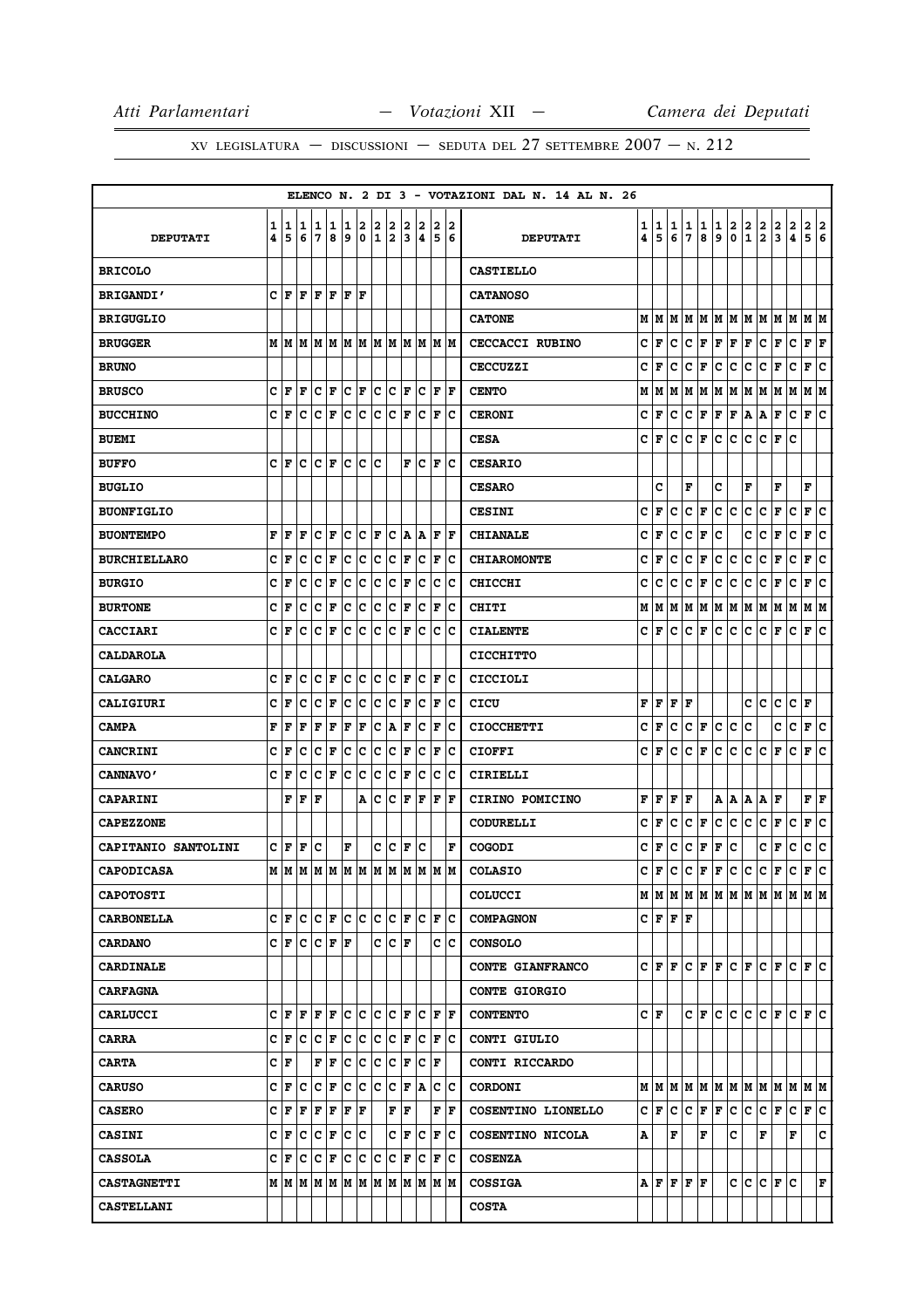|                     |        |           |             |                      |             |        |                  |                  |                     |             |                 |        |                      | ELENCO N. 2 DI 3 - VOTAZIONI DAL N. 14 AL N. 26 |        |         |        |        |                      |        |                  |               |                                                                                                                                                                                                |               |                                           |                   |        |
|---------------------|--------|-----------|-------------|----------------------|-------------|--------|------------------|------------------|---------------------|-------------|-----------------|--------|----------------------|-------------------------------------------------|--------|---------|--------|--------|----------------------|--------|------------------|---------------|------------------------------------------------------------------------------------------------------------------------------------------------------------------------------------------------|---------------|-------------------------------------------|-------------------|--------|
| <b>DEPUTATI</b>     | 1<br>4 | 1<br>5    | 1<br>6      | 1<br>7               | 1<br>8      | 1<br>9 | 2<br>$\mathbf 0$ | 2<br>$\mathbf 1$ | 2<br>2              | 2<br>3      | 2<br>4          | 2<br>5 | 2<br>6               | <b>DEPUTATI</b>                                 | 1<br>4 | 1<br>5  | 1<br>6 | 1<br>7 | 1<br>8               | 1<br>9 | 2<br>$\mathbf 0$ | $\frac{2}{1}$ | $\frac{2}{2}$                                                                                                                                                                                  | $\frac{2}{3}$ | $\mathbf 2$<br>$\overline{\mathbf{4}}$    | $\mathbf{2}$<br>5 | 2<br>6 |
| <b>COSTANTINI</b>   | C      | F         | C           | c                    | F           | lc.    | lc.              | c                | c                   | F           | lc              | F      | Iс                   | DI CAGNO ABBRESCIA                              |        |         |        |        |                      |        |                  |               |                                                                                                                                                                                                |               |                                           |                   |        |
| <b>COTA</b>         | c      | F         | F           | F                    | F           | F      | F                | c                | c                   | F           | F               |        |                      | DI CENTA                                        |        |         |        | F  F   | $ {\bf F}  {\bf F} $ |        |                  | F             |                                                                                                                                                                                                | F             | c                                         | F                 | lc.    |
| <b>CRAPOLICCHIO</b> | c      | F         | c           | lc                   | l F         | lc.    | c                | lc.              | Ιc                  | l F         | lc              | F      | Ιc                   | DI GIOIA                                        | c      | l F     | c      | c      | F                    | c      | lc.              | c             | c                                                                                                                                                                                              | F             | Α                                         | F                 | c      |
| <b>CRAXI</b>        |        |           |             |                      |             |        |                  |                  |                     |             |                 |        |                      | DI GIROLAMO                                     |        | C F     | c      |        | C F                  | c      | lc.              | c.            | $ {\tt C}  $ F                                                                                                                                                                                 |               | c                                         | F C               |        |
| <b>CREMA</b>        | c      | F         | c           | с                    | c           | c      | c                | c                | с                   | F           | Iс              | F      | ΙC                   | <b>DILIBERTO</b>                                |        |         |        |        |                      |        |                  |               |                                                                                                                                                                                                |               |                                           |                   |        |
| <b>CRIMI</b>        | F      | F         | c           | Iс                   | F           | lc.    | c                | c                | lc.                 | F           | Iс              | F      | Ιc                   | <b>DIOGUARDI</b>                                |        |         |        |        |                      |        |                  |               |                                                                                                                                                                                                |               |                                           |                   |        |
| CRISAFULLI          |        |           |             |                      |             |        |                  |                  |                     |             |                 |        |                      | <b>DIONISI</b>                                  | F      | lF.     | c      | с      | F                    | c      | c.               | c             |                                                                                                                                                                                                | F             | c                                         | F                 | ١c     |
| <b>CRISCI</b>       | C      | F         | C           | C                    | F           | lc.    | lc.              | lc.              | lc.                 | F           | lc              | F      | Ιc                   | DI PIETRO                                       |        | MIM     |        | MM     |                      |        |                  |               | M  M  M  M  M  M  M  M  M                                                                                                                                                                      |               |                                           |                   |        |
| <b>CROSETTO</b>     | c      | F         | F           | F                    | F           | F      | ΙF               |                  | F                   | lF          |                 | F      | lF.                  | <b>D'IPPOLITO VITALE</b>                        |        |         |        |        |                      |        |                  |               |                                                                                                                                                                                                |               |                                           |                   |        |
| <b>CUPERLO</b>      | c      | F         | c           | c                    | F           | c      | c                | c                | с                   | F           | c               | F      | ١c                   | DI SALVO                                        | М      | IМ      | lМ     |        |                      |        |                  |               | M  M  M  M  M  M  M  M  M  M                                                                                                                                                                   |               |                                           |                   |        |
| "AGRO מ             |        |           |             |                      |             |        |                  |                  |                     |             |                 |        |                      | DI VIRGILIO                                     | F      | F       | c      |        | C F                  |        | c c              | c.            | $ {\tt C}\, {\tt F} $                                                                                                                                                                          |               | c                                         | F C               |        |
| <b>D'ALEMA</b>      |        | MM        | M           | M                    | M           | M      | M                | lм               | M                   | M           | lм              | lМ     | lМ                   | <b>DONADI</b>                                   | c      | F       | c      | c      | F                    | c      | c                | с             | с                                                                                                                                                                                              | F             | c                                         | F                 | c      |
| <b>D'ALIA</b>       |        |           |             |                      | F           | c      | ∣c               | F                | c                   | F           | c               | F      | ١F                   | <b>DOZZO</b>                                    |        |         |        |        |                      |        |                  |               |                                                                                                                                                                                                |               |                                           |                   |        |
| <b>D'AMBROSIO</b>   | C      | F         | C           | c                    | F           | c      | c                | c                | с                   | $\mathbf F$ | Ιc              | F      | Ιc                   | <b>DRAGO</b>                                    |        |         |        |        |                      |        |                  |               |                                                                                                                                                                                                |               |                                           |                   |        |
| <b>DAMIANO</b>      | М      | M         | M           | M                    | M           | lМ     | M                | M                | M                   | M           | lм              | lм     | lМ                   | DUILIO                                          | М      | lМ      |        |        |                      |        |                  |               | M  M  M  M  M  M  M  M  M  M  M                                                                                                                                                                |               |                                           |                   |        |
| <b>D'ANTONA</b>     | c      | F         | c           | c                    | $\mathbf F$ | c      | ∣c               | c                | c                   | F           | lc.             | F      | Ιc                   | <b>D'ULIZIA</b>                                 |        |         |        |        |                      |        |                  |               |                                                                                                                                                                                                |               |                                           |                   |        |
| <b>D'ANTONI</b>     | М      | M         | М           | M                    | M           | M      | M                | M                | M                   | M           | M               | lм     | lМ                   | <b>DURANTI</b>                                  | с      | F       | c      | c      | F                    | c      | c                | с             | C F                                                                                                                                                                                            |               | с                                         | c                 | Iс     |
| <b>DATO</b>         | c      | F         | c           | c                    | F           | c      | c                | c                | c                   | F           | c               | F      | Ιc                   | <b>DUSSIN</b>                                   | c      | F       | F      | F      | F                    | F F    |                  | c             | c.                                                                                                                                                                                             | F             | F                                         | F F               |        |
| DE ANGELIS          |        | F         | c           | c                    | $\mathbf F$ | c      | c                |                  | c                   | F           | c               | F      | Iс                   | <b>EVANGELISTI</b>                              | А      | F       | c      | c      | F                    | F      | c                | c             | lc.                                                                                                                                                                                            | F             | c                                         | F                 | c      |
| DE BIASI            | c      | F         | c           | c                    | F           | c      | c                | c                | c                   | F           | c               | F      | Ιc                   | <b>FABBRI</b>                                   | c      |         | F      | l F    |                      |        | c                |               | c                                                                                                                                                                                              |               | c                                         |                   | F      |
| <b>DE BRASI</b>     | C      | F         | C           | c                    | F           | c      | c                | c                | c                   | F           | Ιc              | F      | Ιc                   | <b>FABRIS</b>                                   | c      | F       |        | c      | F                    | c      | c                | c             | c                                                                                                                                                                                              | F             | c                                         | F                 | c      |
| DE CASTRO           |        | МM        | M           | M                    | M           | M      | M                | M                | M                   | M           | M               | lм     | lМ                   | <b>FADDA</b>                                    | c      | F       | c      | c      | c                    | c      | c.               | с             | c                                                                                                                                                                                              | F             | c                                         | F                 | c      |
| DE CORATO           |        |           |             |                      |             |        |                  |                  |                     |             |                 |        |                      | <b>FALLICA</b>                                  | М      |         |        |        |                      |        |                  |               | M  M  M  M  M  M  M  M  M  M  M  M                                                                                                                                                             |               |                                           |                   |        |
| DE CRISTOFARO       | c      | F         | c           | c                    | Iс          | F      | Iс               | c                | F                   | F           | A               | с      | ١c                   | <b>FALOMI</b>                                   | с      | F       | c      |        | F                    | с      | c.               | c             | с                                                                                                                                                                                              | F             | с                                         | c                 | ΙC     |
| <b>DEIANA</b>       | c      | F         | c           | c                    | F           | F      | F                | c                | c                   | c           | c               | Iс     |                      | <b>FARINA DANIELE</b>                           | c      | F       | F      | с      | г                    | F      | c                | c             | F                                                                                                                                                                                              | г             | F                                         | C F               |        |
| DE LAURENTIIS       |        |           |             |                      |             |        |                  |                  |                     |             |                 |        |                      | <b>FARINA GIANNI</b>                            | c      | l F     | c      | c      | F                    | c      | c                | c             | c.                                                                                                                                                                                             | F             | c                                         | F                 | lc.    |
| <b>DELBONO</b>      | c      | lF.       | $ {\bf c} $ | $ {\bf C}  {\bf F} $ |             | c      | lc.              |                  | c                   | lF.         | $ {\bf c} $     |        | F C                  | <b>FARINONE</b>                                 |        |         |        |        |                      |        |                  |               | $C \vert \mathbf{F} \vert \mathbf{C} \vert \mathbf{C} \vert \mathbf{F} \vert \mathbf{C} \vert \mathbf{C} \vert \mathbf{C} \vert \mathbf{F} \vert \mathbf{C} \vert \mathbf{F} \vert \mathbf{C}$ |               |                                           |                   |        |
| DEL BUE             |        | F A F     |             | F F                  |             |        | F F F            |                  | lF.                 |             | F F             |        | $ {\bf F}  {\bf F} $ | <b>FASCIANI</b>                                 |        |         |        |        |                      |        |                  |               | $C F C C F C C C F C F C F C$                                                                                                                                                                  |               |                                           |                   |        |
| <b>DELFINO</b>      |        | MMM       |             |                      | MM          | M      | M                |                  | M  M                |             | M  M  M  M      |        |                      | <b>FASOLINO</b>                                 |        |         |        |        |                      |        |                  |               | $C$ $ F C F F F C F F F F F C$                                                                                                                                                                 |               |                                           |                   |        |
| <b>D'ELIA</b>       |        |           |             |                      |             |        |                  |                  |                     |             |                 |        |                      | <b>FASSINO</b>                                  |        | F C     |        |        |                      |        |                  |               |                                                                                                                                                                                                |               |                                           |                   |        |
| DELLA VEDOVA        |        | C F       | F           | F F                  |             | c c    |                  |                  |                     | F           |                 | F      |                      | FAVA                                            |        |         |        |        |                      |        |                  |               |                                                                                                                                                                                                |               |                                           |                   |        |
| <b>DELL'ELCE</b>    |        | A F F     |             |                      |             |        |                  |                  |                     |             | C F A C C C F C | F      | ΙC                   | <b>FEDELE</b>                                   |        |         |        |        |                      |        |                  |               | C F F C F C C C C F C F C                                                                                                                                                                      |               |                                           |                   |        |
| DEL MESE            |        |           |             |                      |             |        |                  |                  |                     |             | MMMMMMMMMMMMMMM |        |                      | <b>FEDI</b>                                     |        | C F     | C      |        | $ {\bf C}  {\bf F} $ |        |                  |               | C C C F C F C                                                                                                                                                                                  |               |                                           |                   |        |
| <b>D'ELPIDIO</b>    |        |           |             |                      |             |        |                  |                  |                     |             |                 |        |                      | <b>FERRARA</b>                                  |        |         |        |        |                      |        |                  |               | C F C C F C C C F C C C C C                                                                                                                                                                    |               |                                           |                   |        |
| DE LUCA FRANCESCO   |        |           |             |                      |             |        |                  |                  | F F F F F A A A A F |             |                 |        | FF                   | <b>FERRARI</b>                                  |        | C F C   |        |        |                      |        |                  |               | C F C C C F                                                                                                                                                                                    |               | $ C $ $\mathbf{F} C $                     |                   |        |
| DE LUCA VINCENZO    |        |           |             |                      |             |        |                  |                  |                     |             |                 |        |                      | <b>FERRIGNO</b>                                 |        | C  F  F |        |        | $ {\tt C} $ F        |        |                  |               | C F C C F                                                                                                                                                                                      |               | $ {\bf C}  {\bf F}  {\bf F} $             |                   |        |
| DE MITA             |        |           |             |                      |             |        |                  |                  |                     |             |                 |        |                      | <b>FIANO</b>                                    |        |         |        |        |                      |        |                  |               | C F C C F C C C C F C F C                                                                                                                                                                      |               |                                           |                   |        |
| DE PICCOLI          |        |           |             |                      |             |        |                  |                  |                     |             |                 |        |                      | <b>FILIPPESCHI</b>                              |        | C F     | C      |        | $ {\bf C}\, $ F      |        |                  |               | $ {\tt C}\, {\tt C}\, {\tt C}\, {\tt F}\, $                                                                                                                                                    |               | C F C                                     |                   |        |
| <b>DE SIMONE</b>    |        | C F C C F |             |                      |             |        | c c              |                  | C C F               |             | Iс              |        | c c                  | <b>FILIPPI</b>                                  | c      |         |        |        |                      |        | F F F C C        |               |                                                                                                                                                                                                |               | ${\bf F} \,   \, {\bf F} \,   \, {\bf F}$ |                   |        |
| DE ZULUETA          | c      | F         | Ιc          | $ {\tt C}\, $ F      |             | ∣c     | c                | c                | Iс                  | F           | IС              | F      | Iс                   | FILIPPONIO TATARELLA                            |        |         |        |        |                      |        |                  |               | C F C C F C C C F                                                                                                                                                                              |               | $ {\bf C}  {\bf F}  {\bf C} $             |                   |        |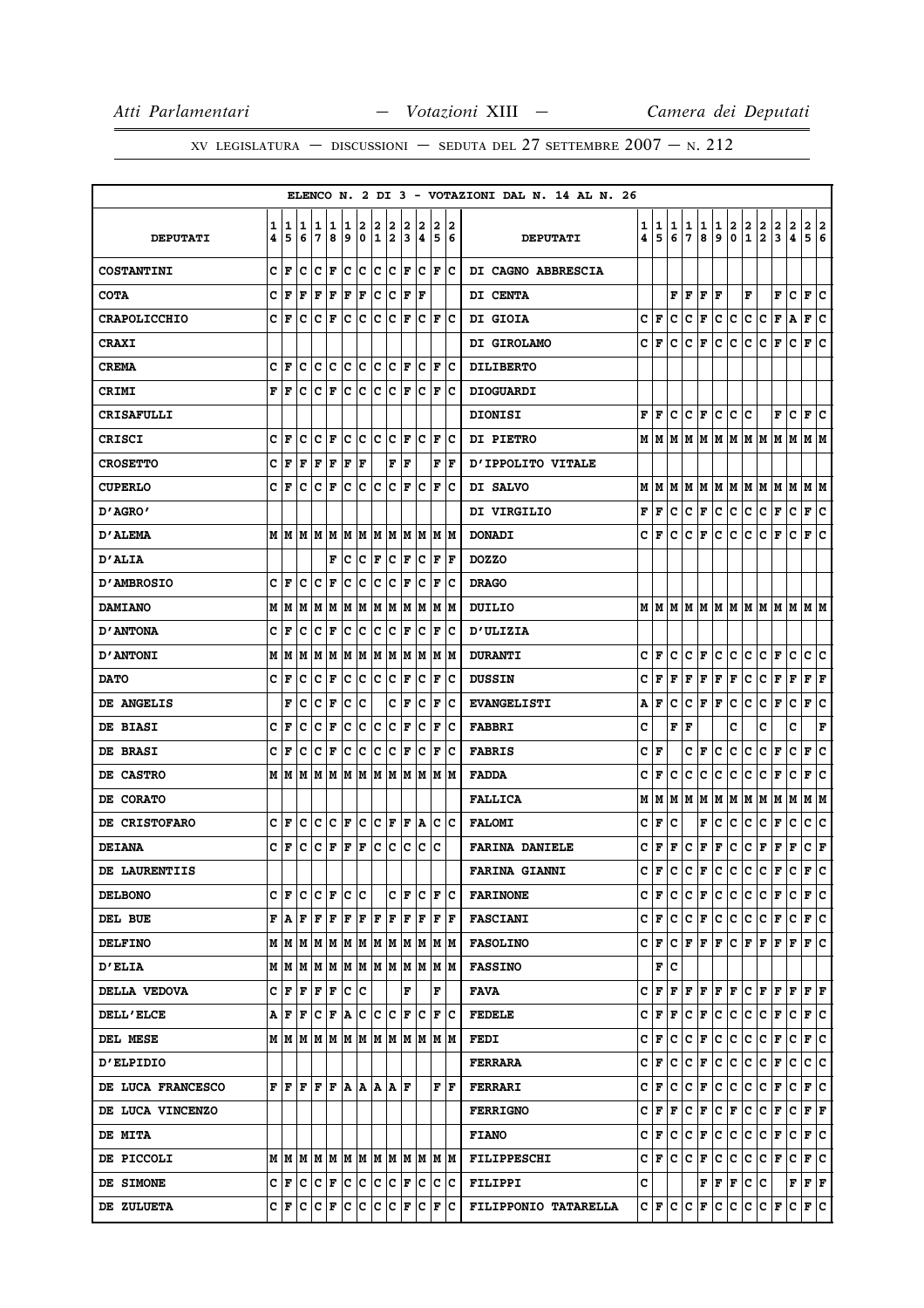|                             |   |                 |     |                        |     |                      |       |     |     |     |     |             |                      | ELENCO N. 2 DI 3 - VOTAZIONI DAL N. 14 AL N. 26 |   |           |     |               |                         |               |               |               |                                                                  |                                                                                                                                          |               |                                                 |    |
|-----------------------------|---|-----------------|-----|------------------------|-----|----------------------|-------|-----|-----|-----|-----|-------------|----------------------|-------------------------------------------------|---|-----------|-----|---------------|-------------------------|---------------|---------------|---------------|------------------------------------------------------------------|------------------------------------------------------------------------------------------------------------------------------------------|---------------|-------------------------------------------------|----|
|                             | 1 | 1               | 1   | 1                      | 1   | 1                    | 2     | 2   | 2   | 2   | 2   | 2           | 2                    |                                                 | 1 | 1         | 1   |               | 1                       |               |               |               |                                                                  |                                                                                                                                          |               |                                                 |    |
| <b>DEPUTATI</b>             | 4 | 5               | 6   | 7                      | 8   | 9                    | 0     | 1   | 2   | 3   | 14. | 5           | 6                    | <b>DEPUTATI</b>                                 | 4 | 5         | 6   | $\frac{1}{7}$ | $\overline{\mathbf{8}}$ | $\frac{1}{9}$ | $\frac{2}{0}$ | $\frac{2}{1}$ | $\left  \begin{smallmatrix} 2 \ 2 \ 2 \end{smallmatrix} \right $ | $\frac{2}{3}$                                                                                                                            | $\frac{2}{4}$ | $\begin{array}{c c} 2 & 2 \\ 5 & 6 \end{array}$ |    |
| <b>FINCATO</b>              | C | F               | c   | Iс                     | l F | lc.                  | ١c    |     | c   | l F | lc  | l F         | Ιc                   | <b>GAROFANI</b>                                 | c | F         | c   | c             | ΙF                      | c             | lc.           | c             | c                                                                | F                                                                                                                                        | c             | F                                               | c  |
| <b>FINI GIANFRANCO</b>      |   |                 |     |                        |     |                      |       |     |     |     |     |             |                      | <b>GASPARRI</b>                                 |   |           |     |               |                         |               |               |               |                                                                  |                                                                                                                                          |               |                                                 |    |
| <b>FINI GIUSEPPE</b>        | c | F               | c   | c                      | F   | F                    | F     | ΙF  | c   | F   | c   | F           | ΙF                   | <b>GELMINI</b>                                  |   |           |     |               |                         |               |               |               |                                                                  |                                                                                                                                          |               |                                                 |    |
| <b>FIORIO</b>               | M | M               | lМ  | M                      | M   | M                    | M     | MM  |     | M   | M   |             | M  M                 | <b>GENTILI</b>                                  | c | lF.       | c   |               | C F                     | c             | ∣c∶           | lc.           | $ {\bf C}  {\bf F} $                                             |                                                                                                                                          | c             | F C                                             |    |
| <b>FIORONI</b>              | M | M               | M   | M                      | M   | M                    | M     | M   | M   | lм  | lм  | lм          | M                    | GENTILONI SILVERI                               | М | M         | M   | lм            | lм                      |               | M M M M       |               |                                                                  | MM                                                                                                                                       |               | M M                                             |    |
| <b>FISTAROL</b>             | C | F               | C   | c                      |     | c                    | c     | lc. | lc  | F   | lc. | l F         | Ιc                   | <b>GERMANA'</b>                                 | c | F         | c   | c             | F                       | c             | c             | c             | c                                                                | F                                                                                                                                        | c             | F                                               | c  |
| <b>FITTO</b>                |   |                 |     |                        |     |                      |       |     |     |     |     |             |                      | <b>GERMONTANI</b>                               | c | F         | c   | с             | F                       | с             | c             | с             | с                                                                | г                                                                                                                                        | c             | F                                               | ١c |
| <b>FLORESTA</b>             |   |                 |     |                        |     |                      |       |     |     |     |     |             |                      | <b>GHIZZONI</b>                                 | с | F         | c   | c             | F                       | c             | c             | c             | c                                                                | F                                                                                                                                        | c             | F                                               | c  |
| <b>FLUVI</b>                | c | lF              | c   | с                      | F   | lc.                  | lc.   | lc. | Iс  | l F | lc. | ΙF          | Ιc                   | <b>GIACHETTI</b>                                | c | F         | с   |               | C F                     | c             | lc.           | c             | $ {\bf C}  {\bf F} $                                             |                                                                                                                                          | c             | F C                                             |    |
| <b>FOGLIARDI</b>            | c | F               | c   | c                      | F   | c                    | c     | c   | c   | F   | c   | F           | Iс                   | <b>GIACOMELLI</b>                               |   |           |     |               |                         |               |               |               |                                                                  |                                                                                                                                          |               |                                                 |    |
| <b>FOLENA</b>               | M | M               | M   | M                      | M   | M                    | M     | M   | M   | М   | M   | М           | lМ                   | <b>GIACOMONI</b>                                | c | F         | F   | c             | F                       | c             | lc.           | c             | c.                                                               | F                                                                                                                                        | c             | $ {\bf F}  {\bf F} $                            |    |
| <b>FONTANA CINZIA MARIA</b> | c | F               | c   | C                      | F   | C                    | c     | c   | c   | F   | c   | $\mathbf F$ | c                    | <b>GIBELLI</b>                                  | c | F         | F   | F             | F                       | F F           |               | c             | c                                                                | F                                                                                                                                        | F             | $ {\bf F}  {\bf F} $                            |    |
| <b>FONTANA GREGORIO</b>     | C | F               | F   | F                      |     | c                    | c     | C   | c   |     | C   | F           | F                    | <b>GIORDANO</b>                                 |   |           |     |               |                         |               |               |               |                                                                  |                                                                                                                                          |               |                                                 |    |
| <b>FORGIONE</b>             | М | M               | M   | M M                    |     | M                    | M     | M   | M   | lм  | M   | M           | lм                   | GIORGETTI ALBERTO                               | c | F         | c   |               | C F                     | c             | lc.           | C             | IC IF                                                            |                                                                                                                                          | c             | $ {\bf F}  {\bf F} $                            |    |
| <b>FORLANI</b>              |   | МM              | М   | M                      | M   | M                    | M     | M   | M   | M   | M   | M           | lМ                   | GIORGETTI GIANCARLO                             |   |           |     |               |                         |               |               |               |                                                                  |                                                                                                                                          |               |                                                 |    |
| <b>FORMISANO</b>            |   |                 |     |                        |     |                      |       |     |     |     |     |             |                      | <b>GIOVANARDI</b>                               | М | M         | M   |               | M  M                    |               |               |               |                                                                  | M  M  M  M  M  M                                                                                                                         |               | M M                                             |    |
| <b>FOTI</b>                 | c | F               | c   | c                      | F   | c                    | c     | c   | с   | F   | Ιc  | F           | Ιc                   | <b>GIOVANELLI</b>                               | c | F         | c   | c             | F                       | c             | c             | с             | c                                                                | F                                                                                                                                        | c             | F                                               | c  |
| <b>FRANCESCATO</b>          | c | F               | c   | c                      | F   | c                    | ∣c    | c   | c   | l F | c   | F           | Ιc                   | <b>GIRO</b>                                     |   |           |     |               |                         |               |               |               |                                                                  |                                                                                                                                          |               |                                                 |    |
| <b>FRANCESCHINI</b>         | C | F               | C   | C                      | F   | c                    | C     | C   | lc  |     | c   | F           | Ιc                   | <b>GIUDICE</b>                                  |   |           |     |               |                         |               |               |               |                                                                  |                                                                                                                                          |               |                                                 |    |
| <b>FRANCI</b>               | C | F               | c   | c                      | F   | c                    | c     | c   | с   | F   | c   | F           | ١c                   | <b>GIUDITTA</b>                                 | c | F         | c   | c             | F                       | c             | c             | c             | C F                                                              |                                                                                                                                          | c             | F                                               | c  |
| <b>FRANZOSO</b>             | c | F               | F   | c                      | F   | c                    | c     | c   | c   | F   | Ιc  | F           | Ιc                   | <b>GIULIETTI</b>                                | c | F         | c   | с             | F                       | c             | c             | c             | c                                                                | F                                                                                                                                        | c             | F C                                             |    |
| <b>FRASSINETTI</b>          | c | F               | c   | c                      | c   | c                    | c     | ΙF  | c   | F   | c   | F           | Iс                   | GOISIS                                          | c | F         | F   | F             | F                       | F             | F             |               |                                                                  |                                                                                                                                          |               |                                                 |    |
| <b>FRATTA PASINI</b>        | c | F               | C   |                        | F   | c                    | A     | c   | c   | F   | Ιc  | F           | Ιc                   | GOZI                                            | М | M         | M   | M             | M                       |               |               |               |                                                                  | M  M  M  M  M  M  M  M                                                                                                                   |               |                                                 |    |
| <b>FRIAS</b>                | c | F               | c   | c                      | F   | c                    | c     | c   | с   | F   | c   | c           | Ιc                   | <b>GRASSI</b>                                   | c | F         | c   | c             | F                       | с             | с             | с             | c                                                                | F                                                                                                                                        | с             | F                                               | c  |
| <b>FRIGATO</b>              | c | F               | c   | c                      | F   | c                    | c     | c   | c   | F   | c   | $\mathbf F$ | Ιc                   | <b>GRECO</b>                                    |   |           |     |               |                         |               |               |               |                                                                  |                                                                                                                                          |               |                                                 |    |
| <b>FRONER</b>               | c | F               | C   | c                      | F   | c                    | c     | c   | c   | F   | c   | $\mathbf F$ | lc.                  | <b>GRILLINI</b>                                 |   |           |     |               |                         |               |               |               |                                                                  | $C \vert \mathbf{F} \vert C \vert \mathbf{C} \vert \mathbf{F} \vert C \vert C \vert C \vert \mathbf{F} \vert C \vert \mathbf{F} \vert C$ |               |                                                 |    |
| <b>FUGATTI</b>              | c | F               | F   | F                      | F   | F                    | F     | lc. | Iс  | F   | lF  | F           | ١F                   | <b>GRIMALDI</b>                                 |   |           |     |               |                         |               |               |               |                                                                  |                                                                                                                                          |               |                                                 |    |
| <b>FUMAGALLI</b>            | c | F               | lc. | Iс                     | ΙF  | c c                  |       | c c |     | F   | Iс  |             | F C                  | <b>GRIMOLDI</b>                                 |   |           |     |               |                         |               |               |               |                                                                  |                                                                                                                                          |               |                                                 |    |
| <b>FUNDARO'</b>             | c | ١F              | c   | Iс                     | F   | IC.                  | c     | c   | c   | F   | Iс  | F           | Iс                   | <b>GUADAGNO</b>                                 |   | C IF.     | lc. |               | C F                     |               |               |               |                                                                  |                                                                                                                                          |               |                                                 |    |
| <b>GALANTE</b>              |   | MMMMMMMMMMMMMMM |     |                        |     |                      |       |     |     |     |     |             |                      | <b>HOLZMANN</b>                                 |   |           |     |               |                         |               |               |               |                                                                  |                                                                                                                                          |               |                                                 |    |
| <b>GALATI</b>               |   |                 |     |                        |     |                      |       |     |     |     |     |             |                      | <b>IACOMINO</b>                                 |   | C F       | c   |               | C F                     | c             | ∣c∶           | ∣c            | $ C $ F                                                          |                                                                                                                                          | c             | c c                                             |    |
| <b>GALEAZZI</b>             | c | F               | c   | $ {\bf C}\> {\bf F}\>$ |     |                      | C     | c   | ∣c  | l F | lc  |             | F C                  | IANNARILLI                                      |   |           |     |               |                         |               |               |               | F C C F C C C C F                                                |                                                                                                                                          | $ c _F c$     |                                                 |    |
| <b>GALLETTI</b>             | C | F               | lF. | F                      | F   | lc.                  | lc.   | F   | lc. | F   | lF. |             | F F                  | <b>IANNUZZI</b>                                 |   |           |     |               |                         |               |               |               |                                                                  |                                                                                                                                          |               |                                                 |    |
| <b>GALLI</b>                | F | F               | F   | F                      | F   | F                    | F     | Ιc  | Ιc  | F   | Ιc  |             | F C                  | <b>INCOSTANTE</b>                               |   |           |     |               |                         |               |               |               |                                                                  | MMMMMMMMMMMMMM                                                                                                                           |               |                                                 |    |
| <b>GAMBA</b>                |   |                 |     |                        |     |                      |       |     |     |     |     |             |                      | <b>INTRIERI</b>                                 |   | C F C C F |     |               |                         |               |               |               |                                                                  | C C F C F C                                                                                                                              |               |                                                 |    |
| <b>GAMBESCIA</b>            |   | C F             | ١c  | IC IF                  |     |                      | lc Ic | c c |     | lF. | lc. | lF.         | ΙC                   | <b>JANNONE</b>                                  |   |           |     |               |                         |               |               |               |                                                                  |                                                                                                                                          |               |                                                 |    |
| <b>GARAGNANI</b>            |   |                 |     |                        |     |                      |       |     |     |     |     |             |                      | <b>KHALIL</b>                                   |   |           |     |               |                         |               |               |               |                                                                  | C F C C F C C C F C C C C                                                                                                                |               |                                                 |    |
| <b>GARAVAGLIA</b>           | C | lF              | l F | F                      | F   | F                    | F     | lc. | Ιc  |     | F   |             | $ {\bf F}  {\bf F} $ | <b>LA FORGIA</b>                                |   |           |     |               |                         |               |               |               |                                                                  |                                                                                                                                          |               |                                                 |    |
| <b>GARDINI</b>              | c | F C             |     | $ {\bf C}\> {\bf F} $  |     | $ {\bf C}  {\bf F} $ |       | c   | ∣c  | F   | c   |             | $ {\bf F}  {\bf C} $ | LAGANA' FORTUGNO                                |   |           |     |               |                         |               |               |               |                                                                  | $M$   $M$   $M$   $M$   $M$   $M$   $M$   $M$   $M$   $M$   $M$   $M$                                                                    |               |                                                 |    |
| GARNERO SANTANCHE'          |   | сŀг             |     | F C                    |     |                      | C     |     |     | F   |     |             | c                    | <b>LAINATI</b>                                  |   | C F C C F |     |               |                         |               |               |               |                                                                  | c c c c F c F c                                                                                                                          |               |                                                 |    |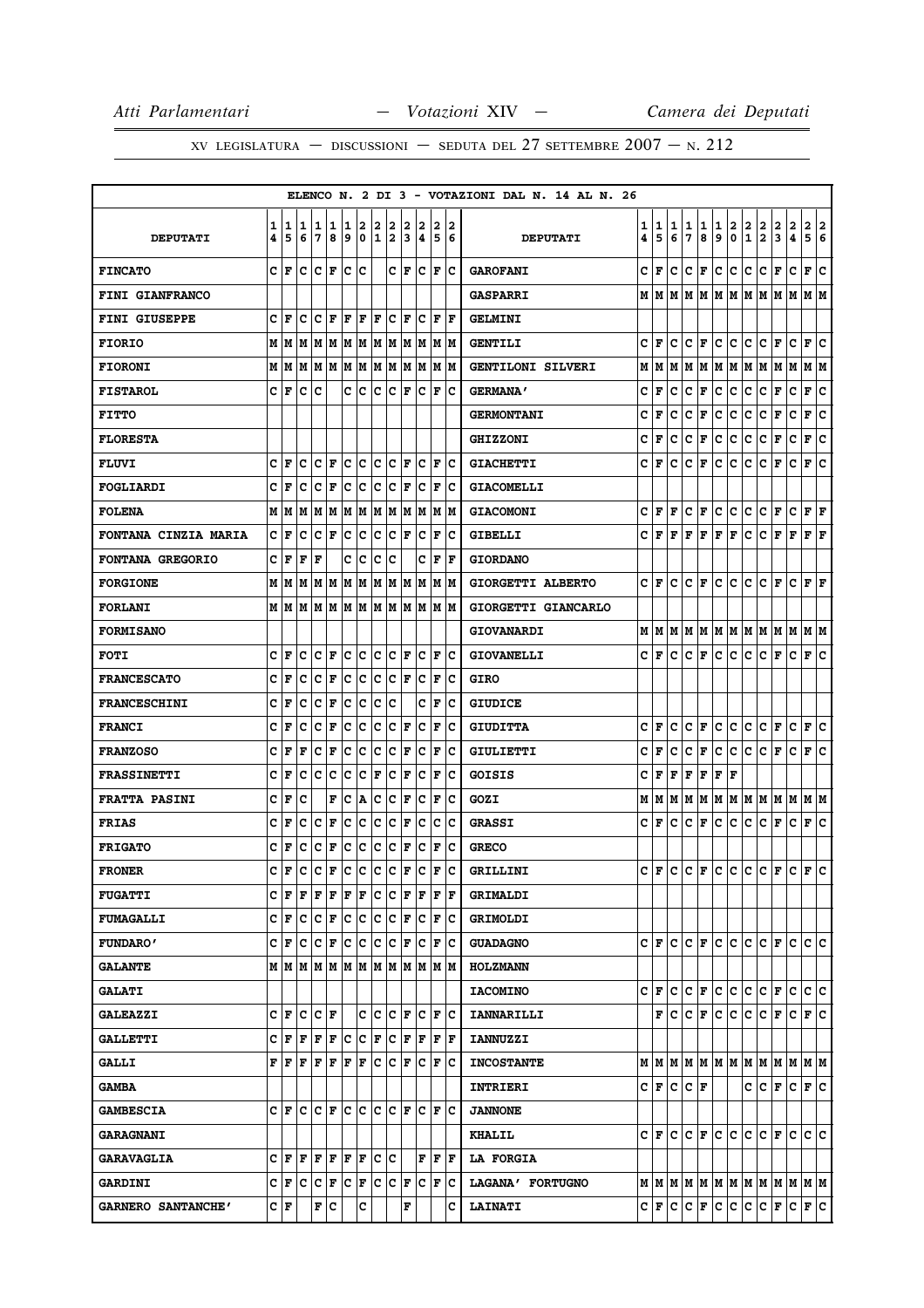|                     |        |        |        |               |                      |        |         |             |                    |         |                                                                                                                                                                          |   |                      | ELENCO N. 2 DI 3 - VOTAZIONI DAL N. 14 AL N. 26 |        |                               |        |                     |        |                   |                        |               |                                                                       |               |               |                                                 |     |
|---------------------|--------|--------|--------|---------------|----------------------|--------|---------|-------------|--------------------|---------|--------------------------------------------------------------------------------------------------------------------------------------------------------------------------|---|----------------------|-------------------------------------------------|--------|-------------------------------|--------|---------------------|--------|-------------------|------------------------|---------------|-----------------------------------------------------------------------|---------------|---------------|-------------------------------------------------|-----|
| <b>DEPUTATI</b>     | 1<br>4 | 1<br>5 | 1<br>6 | 1<br>7        | 1<br>8               | 1<br>9 | 2       | 2<br> 0 1 2 | 2                  | 2<br>13 | 2<br>14                                                                                                                                                                  | 2 | 2<br>56              | <b>DEPUTATI</b>                                 | 1<br>4 | 1<br>5                        | 1<br>6 | 1<br>$\overline{7}$ | 1<br>8 | $\mathbf{1}$<br>9 | $\frac{2}{0}$          | $\frac{2}{1}$ | $\frac{2}{2}$                                                         | $\frac{2}{3}$ | $\frac{2}{4}$ | $\begin{array}{c c} 2 & 2 \\ 5 & 6 \end{array}$ |     |
| <b>LA LOGGIA</b>    | c      | с      | F      | c             | lc.                  |        |         |             |                    |         | C C C F C F F F                                                                                                                                                          |   |                      | <b>MANCUSO</b>                                  | c      |                               |        |                     |        |                   |                        |               |                                                                       |               |               |                                                 |     |
| <b>LA MALFA</b>     |        | M   M  | F      | F             | $\mathbf{F}$         | F F    |         |             |                    |         | $\mathbf{F} \mathbf{F} \mathbf{F} \mathbf{F} \mathbf{F} \mathbf{F} \mathbf{F}$                                                                                           |   |                      | <b>MANTINI</b>                                  | c      | F                             | c      | c                   | F      | c                 | c                      | c c           |                                                                       |               |               | C F C                                           |     |
| <b>LAMORTE</b>      | c      | F      | F      | c             | F                    | c      | с       | IC.         | Iс                 | F       | c                                                                                                                                                                        | F | ΙC                   | <b>MANTOVANI</b>                                | с      | F                             | c      | с                   | F      | F                 | F                      | с             | с                                                                     | F             | F             | C F                                             |     |
| <b>LANDOLFI</b>     |        | MIM    | М      |               |                      |        |         |             |                    |         | M  M  M  M  M  M  M  M  M                                                                                                                                                |   |                      | <b>MARAN</b>                                    | c      | F                             | c      | c                   | F      | $\mathbf c$       | c                      | c             | c                                                                     | F             | c             | F C                                             |     |
| <b>LANZILLOTTA</b>  |        | МM     | M      |               |                      |        |         |             |                    |         | м м м м м м м м м                                                                                                                                                        |   |                      | <b>MARANTELLI</b>                               | c      | F                             | c      | c                   | F      | $\mathbf{C}$      | c.                     | c             | c                                                                     | F             | $\mathbf c$   | F C                                             |     |
| <b>LARATTA</b>      |        | CF     |        |               |                      |        |         |             |                    |         | C C F C C C F C F C                                                                                                                                                      |   |                      | <b>MARCAZZAN</b>                                |        |                               |        |                     |        |                   |                        |               |                                                                       |               |               |                                                 |     |
| <b>LA RUSSA</b>     |        |        |        |               |                      |        |         |             |                    |         |                                                                                                                                                                          |   |                      | <b>MARCENARO</b>                                |        |                               |        |                     |        |                   |                        |               | $M$   $M$   $M$   $M$   $M$   $M$   $M$   $M$   $M$   $M$   $M$   $M$ |               |               |                                                 |     |
| <b>LATTERI</b>      |        | CF     |        | C C F         |                      |        |         |             |                    |         |                                                                                                                                                                          |   |                      | <b>MARCHI</b>                                   | c      | F                             | с      | c                   | F      | c                 | c                      | c             | c                                                                     | F             | c             | F                                               | С   |
| <b>LAURINI</b>      |        |        |        |               |                      |        |         |             |                    |         |                                                                                                                                                                          |   |                      | <b>MARGIOTTA</b>                                | с      | F                             | с      | с                   | F      | с                 | c                      | с             | c                                                                     | F             | c             | F C                                             |     |
| <b>LAZZARI</b>      |        |        |        |               |                      |        |         |             |                    |         |                                                                                                                                                                          |   |                      | <b>MARIANI</b>                                  | c      | F                             | с      | c                   | F      | c                 | c                      | c             | с                                                                     | F             | c             | F                                               | lc. |
| <b>LEDDI MAIOLA</b> |        | CF     | c      |               | $ {\bf C}  {\bf F} $ |        |         |             |                    |         | C C C F C F C                                                                                                                                                            |   |                      | <b>MARINELLO</b>                                |        |                               |        |                     |        |                   |                        |               |                                                                       |               |               |                                                 |     |
| <b>LENNA</b>        | Α      | F      | F      | $A$ $F$       |                      | c c    |         |             |                    |         |                                                                                                                                                                          |   | F C                  | <b>MARINO</b>                                   | c      | F                             | c      | c                   | Α      | $\mathbf{C}$      | c                      | c             | C F                                                                   |               | c             | F                                               | c   |
| LENZI               |        | CF     | с      | c             |                      |        | c c     |             |                    |         | C C F C F C                                                                                                                                                              |   |                      | <b>MARONE</b>                                   | c      | F                             | c      | c                   | F      | c                 | c                      | c             | c                                                                     | F             | $\mathbf{C}$  | F C                                             |     |
| <b>LEO</b>          |        | F      | c      | c             |                      |        | c c     |             | C C F              |         | C F                                                                                                                                                                      |   | ∣c                   | <b>MARONI</b>                                   |        | мIм                           |        |                     |        |                   |                        |               |                                                                       |               |               |                                                 |     |
| <b>LEONE</b>        | c      | F      | F      | с             | F                    | F      | c       | F           | $ c _{\mathbf{F}}$ |         | Ιc                                                                                                                                                                       | F | Ιc                   | <b>MARRAS</b>                                   |        |                               |        |                     |        |                   |                        |               |                                                                       |               |               |                                                 |     |
| <b>LEONI</b>        |        | TГ     | т      | т             | т                    |        | $T$ $T$ |             |                    |         | $ T T $ $T$                                                                                                                                                              |   | T  T                 | <b>MARTELLA</b>                                 | c      | F                             | c      |                     | C F    | c                 |                        |               | C C C F                                                               |               |               | C F C                                           |     |
| <b>LETTA</b>        |        | M   M  | M      | M             |                      |        |         |             |                    |         | M  M  M  M  M  M  M  M  M                                                                                                                                                |   |                      | MARTINELLI                                      | F      | F                             | F      |                     |        |                   | ${\bf F} \mid {\bf F}$ |               |                                                                       |               |               |                                                 |     |
| LEVI                |        |        |        |               |                      |        |         |             |                    |         | $M$   $M$   $M$   $M$   $M$   $M$   $M$   $M$   $M$   $M$   $M$   $M$                                                                                                    |   |                      | <b>MARTINELLO</b>                               | F      | F                             | F      |                     | F F    |                   |                        |               |                                                                       |               |               |                                                 |     |
| <b>LICANDRO</b>     |        |        |        |               |                      |        |         |             |                    |         |                                                                                                                                                                          |   |                      | <b>MARTINO</b>                                  | М      | М                             | М      | М                   | М      |                   |                        |               | $M$ $M$ $M$ $M$ $M$ $M$ $M$ $M$                                       |               |               |                                                 |     |
| LICASTRO SCARDINO   |        | CF     | c      |               | C F                  |        | c c     |             | $ C C $ F          |         |                                                                                                                                                                          |   | $ C $ $\mathbf{F} C$ | <b>MARTUSCIELLO</b>                             | с      | F                             | F      | F                   | F      | c                 | F                      | c             | c                                                                     | F             | c             | F F                                             |     |
| LI CAUSI            |        | CF     |        | C C F         |                      |        |         |             |                    |         | C C C F C F C                                                                                                                                                            |   |                      | <b>MASCIA</b>                                   | c      | F                             | с      | с                   | F      | с                 | c                      | c             | c                                                                     | F             | c             | c c                                             |     |
| <b>LION</b>         |        | MIM    |        |               |                      |        |         |             |                    |         | M  M  M  M  M  M  M  M  M  M  M                                                                                                                                          |   |                      | <b>MATTARELLA</b>                               | с      | F                             | с      | А                   | F      | с                 | c                      | c             | c                                                                     | F             | c             | F                                               | c   |
| LISI                |        |        |        |               |                      |        |         |             |                    |         |                                                                                                                                                                          |   |                      | <b>MAZZARACCHIO</b>                             | с      | F                             | с      | c                   | F      | c                 | c                      | с             | с                                                                     |               | c             | Г                                               | lc. |
| <b>LOCATELLI</b>    |        |        |        |               |                      |        |         |             |                    |         |                                                                                                                                                                          |   |                      | <b>MAZZOCCHI</b>                                |        | мIм                           | М      |                     |        |                   |                        |               | $M$ $M$ $M$ $M$ $M$ $M$ $M$ $M$ $M$ $M$                               |               |               |                                                 |     |
| <b>LOMAGLIO</b>     |        |        |        | C F C C F C   |                      |        |         |             |                    |         | $ c c _F c$                                                                                                                                                              |   | Ιc                   | <b>MAZZONI</b>                                  |        |                               |        |                     |        |                   |                        |               | C C F                                                                 |               |               |                                                 | F   |
| <b>LOMBARDI</b>     |        |        |        |               |                      |        |         |             |                    |         | $C \vert \mathbf{F} \vert C \vert \mathbf{C} \vert \mathbf{F} \vert C \vert C \vert \mathbf{C} \vert \mathbf{F} \vert C \vert \mathbf{C} \vert C \vert \mathbf{C} \vert$ |   |                      | <b>MELANDRI</b>                                 |        |                               |        |                     |        |                   |                        |               | м м м м м м м м м м м м                                               |               |               |                                                 |     |
| LO MONTE            |        |        |        |               |                      |        |         |             |                    |         |                                                                                                                                                                          |   |                      | <b>MELE</b>                                     |        |                               |        |                     |        |                   |                        |               |                                                                       |               |               |                                                 |     |
| <b>LONGHI</b>       |        |        |        |               |                      |        |         |             |                    |         | ${\bf F}$ $\bf F$ $\bf C$ $\bf C$ $\bf F$ $\bf C$ $\bf C$ $\bf C$ $\bf C$ $\bf F$ $\bf C$ $\bf F$ $\bf C$                                                                |   |                      | <b>MELLANO</b>                                  |        | $C$ $\mathbf{F}$ $\mathbf{F}$ |        |                     |        |                   |                        |               | C  C  C  C  C  C  F  F  F  C                                          |               |               |                                                 |     |
| LO PRESTI           |        |        |        |               |                      |        |         |             |                    |         |                                                                                                                                                                          |   |                      | <b>MELONI</b>                                   |        |                               |        |                     |        |                   |                        |               | $M$   $M$   $M$   $M$   $M$   $M$   $M$   $M$   $M$   $M$   $M$   $M$ |               |               |                                                 |     |
| <b>LOVELLI</b>      |        |        |        |               |                      |        |         |             |                    |         | C  F  C  C  F  C  C  C  C  F  C  F  C                                                                                                                                    |   |                      | <b>MENIA</b>                                    |        |                               |        |                     |        |                   |                        |               |                                                                       |               |               |                                                 |     |
| <b>LUCA'</b>        |        |        |        |               |                      |        |         |             |                    |         | C F C C F C C C F C F C F C                                                                                                                                              |   |                      | <b>MEREU</b>                                    |        |                               |        |                     |        |                   |                        |               |                                                                       |               |               |                                                 |     |
| <b>LUCCHESE</b>     |        |        |        |               |                      |        |         |             |                    |         |                                                                                                                                                                          |   |                      | <b>MERLO GIORGIO</b>                            |        | C F                           | c      |                     | C F    | c                 | c c                    |               |                                                                       | $ c _F c c $  |               |                                                 |     |
| LULLI               |        |        |        |               |                      |        |         |             |                    |         |                                                                                                                                                                          |   |                      | MERLO RICARDO ANTONIO                           |        |                               |        |                     |        |                   |                        |               |                                                                       |               |               |                                                 |     |
| <b>LUMIA</b>        |        |        |        | C F C C F C C |                      |        |         |             |                    |         | F C F C                                                                                                                                                                  |   |                      | <b>MERLONI</b>                                  |        | C F                           | c      | c                   | F      | c                 | c                      | c             | CF                                                                    |               |               | C F C                                           |     |
| <b>LUONGO</b>       |        |        |        |               |                      |        |         |             |                    |         | C F C C F C C C C F C F C                                                                                                                                                |   |                      | <b>META</b>                                     |        | C F                           | C      |                     | C F    |                   | C C                    | $\mathbf{C}$  | C F                                                                   |               |               | C F C                                           |     |
| LUPI                |        |        |        |               |                      |        |         |             |                    |         | F  C  C  F  C  C  C  C  F  C  F  C                                                                                                                                       |   |                      | <b>MIGLIAVACCA</b>                              |        | CF                            | с      | с                   | F      | с                 | c                      | с             | с                                                                     | F             | с             | F C                                             |     |
| <b>LUSETTI</b>      |        |        |        |               |                      |        |         |             |                    |         |                                                                                                                                                                          |   |                      | MIGLIOLI                                        |        | C F C                         |        |                     | F      | c                 | c                      | c             | $\mathbf{C}$                                                          | F             |               | C F C                                           |     |
| <b>LUSSANA</b>      |        |        |        |               |                      |        |         |             |                    |         |                                                                                                                                                                          |   |                      | <b>MIGLIORE</b>                                 |        | MM                            |        |                     |        |                   |                        |               |                                                                       |               |               |                                                 |     |
| <b>MADERLONI</b>    |        |        |        |               |                      |        |         |             |                    |         | C F C C F C C C F C F C F C                                                                                                                                              |   |                      | <b>MIGLIORI</b>                                 |        |                               |        |                     |        |                   |                        |               |                                                                       |               |               |                                                 |     |
| <b>MANCINI</b>      |        | CF     |        |               |                      |        |         |             |                    |         |                                                                                                                                                                          |   | F C                  | <b>MILANA</b>                                   |        |                               |        |                     |        |                   |                        |               | C F C C F C C C C F C F C                                             |               |               |                                                 |     |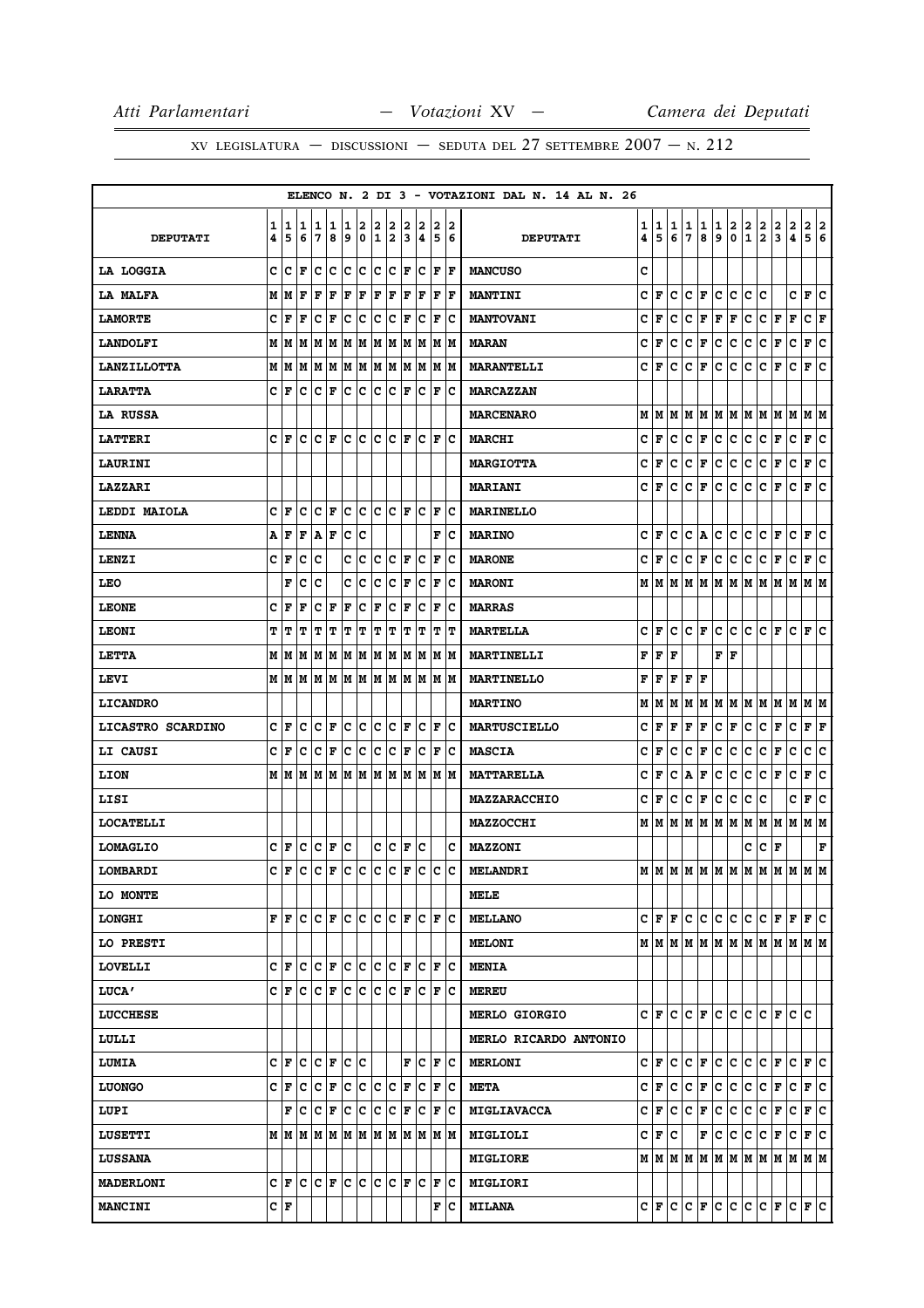|                         |        |                                                   |                                   |                      |        |        |                  |           |        |         |        |             |                                                                       | ELENCO N. 2 DI 3 - VOTAZIONI DAL N. 14 AL N. 26 |        |                            |        |        |           |                |        |                              |                                                               |        |                  |                                                                                                                                                              |
|-------------------------|--------|---------------------------------------------------|-----------------------------------|----------------------|--------|--------|------------------|-----------|--------|---------|--------|-------------|-----------------------------------------------------------------------|-------------------------------------------------|--------|----------------------------|--------|--------|-----------|----------------|--------|------------------------------|---------------------------------------------------------------|--------|------------------|--------------------------------------------------------------------------------------------------------------------------------------------------------------|
| <b>DEPUTATI</b>         | 1<br>4 | 1<br>5                                            | 11<br>6                           | 1<br>7               | 1<br>8 | 1<br>9 | 2<br>$\mathbf 0$ | 2<br>1    | 2<br>2 | 2<br>13 | 2<br>4 | 2<br>5      | 2<br>6                                                                | <b>DEPUTATI</b>                                 | 1<br>4 | 1<br>5                     | 1<br>6 | 1<br>7 | 1<br>8    | 1<br>9         | 2<br>0 | $\mathbf{2}$<br>$\mathbf{1}$ | $\frac{2}{2}$                                                 | 2<br>3 | $\mathbf 2$<br>4 | $\mathbf{2}$<br> 2<br>5<br>6                                                                                                                                 |
| <b>MILANATO</b>         |        | CF                                                | l F                               | lc                   |        |        | c c              | $ C C $ F |        |         | lc.    |             | F  F                                                                  | ORLANDO ANDREA                                  | c      | F                          | c      |        | F         | c              | c      | c                            | c                                                             | c      | c                | F<br>lc.                                                                                                                                                     |
| <b>MINARDO</b>          |        |                                                   |                                   |                      |        |        |                  |           |        |         |        |             |                                                                       | ORLANDO LEOLUCA                                 | М      | М                          |        |        | M   M   M |                |        |                              | M  M  M  M  M  M                                              |        |                  | M  M                                                                                                                                                         |
| <b>MINASSO</b>          | F      | l F                                               |                                   | F                    | ΙF     | F      |                  |           |        |         |        |             |                                                                       | <b>OSSORIO</b>                                  | с      | F                          | c      |        | F         | c              | c      |                              |                                                               | F      | c                | F<br>c                                                                                                                                                       |
| <b>MINNITI</b>          |        |                                                   |                                   |                      |        |        |                  |           |        |         |        |             | $M$   $M$   $M$   $M$   $M$   $M$   $M$   $M$   $M$   $M$   $M$   $M$ | <b>OTTONE</b>                                   | с      | F                          | c      | с      | г         | с              | c.     | C                            | c                                                             | F      | c                | F C                                                                                                                                                          |
| <b>MISIANI</b>          | c      | F                                                 | c                                 | c                    | F      | Ιc     | c                | Iс        | Iс     | F       | Iс     | F           | ΙC                                                                    | PAGLIARINI                                      | c      | F                          | с      | c      |           | c              | с      | с                            | с                                                             | F      | с                | F<br>c                                                                                                                                                       |
| <b>MISITI</b>           | c      | F                                                 | c                                 | Iс                   | F      | Iс     | c                | Iс        | c      | F       | c      | F           | Ιc                                                                    | PALMIERI                                        |        |                            |        |        |           |                |        |                              |                                                               |        |                  |                                                                                                                                                              |
| <b>MISTRELLO DESTRO</b> | c      | F                                                 |                                   |                      | F      | c      | C                | c         | c      | l F     | c      | l F         |                                                                       | <b>PALOMBA</b>                                  | c      | F                          | c      | c      | F         | c              | c.     | c                            | c                                                             | г      | c                | c<br>F                                                                                                                                                       |
| <b>MISURACA</b>         | c      | F                                                 | c                                 | c                    | F      | c      | c                | F         | c      | F       | lc.    | F           | Ιc                                                                    | <b>PALUMBO</b>                                  | c      | F                          | c      | c      | F         | c              | F      | c                            | C F                                                           |        | c                | F<br> c                                                                                                                                                      |
| <b>MOFFA</b>            | c      | F                                                 | Iс                                | c                    | F      | F      | c                | c         | c      | F       | Ιc     | F           | Ιc                                                                    | <b>PANIZ</b>                                    |        |                            |        |        |           |                |        |                              |                                                               |        |                  |                                                                                                                                                              |
| <b>MONACO</b>           | C      | l F                                               | с                                 | Iс                   | ΙF     | Ιc     | Iс               | lc        | Iс     | F       | Ιc     | F           | Ιc                                                                    | PAOLETTI TANGHERONI                             | c      | F                          | c      | c      | F         | c              | с      | с                            | с                                                             | F      | c                | F                                                                                                                                                            |
| <b>MONDELLO</b>         |        |                                                   |                                   |                      |        |        |                  |           |        |         |        |             |                                                                       | <b>PAPINI</b>                                   | с      | F                          | c      |        | F         | с              | ∣c.    | c                            | C F                                                           |        |                  | C F C                                                                                                                                                        |
| <b>MONTANI</b>          |        |                                                   |                                   |                      |        |        |                  |           |        |         |        |             |                                                                       | <b>PARISI</b>                                   | М      | М                          | М      | М      | M         | М              | M      | М                            | M                                                             | М      | M                | M   M                                                                                                                                                        |
| <b>MORMINO</b>          |        |                                                   |                                   |                      |        |        |                  |           |        |         |        |             |                                                                       | <b>PAROLI</b>                                   | c      | F                          | F      | c      |           | с              | c      | c                            | c                                                             | г      | c                | $ {\bf F}  {\bf F} $                                                                                                                                         |
| <b>MORONI</b>           | c      | l F                                               | l F                               | c                    | F      | F      | ١A               | Ιc        | ∣c     | F       | Iс     | F           | ١A                                                                    | <b>PATARINO</b>                                 |        |                            |        |        |           |                |        |                              |                                                               |        |                  |                                                                                                                                                              |
| <b>MORRI</b>            | c      | F                                                 | c                                 | c                    | F      | Ιc     | ΙC               | Ιc        | Iс     | F       | Ιc     | F           | ΙC                                                                    | PECORARO SCANIO                                 |        | МW                         | м      | M      | м         | M              |        |                              | M   M   M   M                                                 |        |                  | MM                                                                                                                                                           |
| <b>MORRONE</b>          |        | M   M                                             |                                   |                      |        |        |                  |           |        |         |        |             | M  M  M  M  M  M  M  M  M  M  M                                       | <b>PECORELLA</b>                                |        |                            |        |        |           |                |        |                              |                                                               |        |                  | F F                                                                                                                                                          |
| <b>MOSELLA</b>          | c      | l F                                               | c                                 | Iс                   | F      | Iс     | c                | c         | Iс     | F       | Ιc     | F           | Ιc                                                                    | <b>PEDICA</b>                                   | c      | F                          | с      | c      | F         | с              | с      | с                            | с                                                             | F      | c                | F<br>c                                                                                                                                                       |
| МОТТА                   | c      | F                                                 | c                                 | Iс                   | F      | c      | Iс               | c c       |        | F       | Iс     | F           | Ιc                                                                    | <b>PEDRINI</b>                                  | с      | F                          | с      | с      | г         | с              | c.     | c                            | c.                                                            | F      | c                | ١c<br>Г                                                                                                                                                      |
| <b>MUNGO</b>            | c      | F                                                 | c                                 | с                    | F      | Iс     | c                | Iс        | c      | F       | Ιc     | c           | Ιc                                                                    | PEDRIZZI                                        | с      | F                          | с      | F      | F         | с              | c      | Α                            | с                                                             | F      | с                | F<br>c                                                                                                                                                       |
| <b>MURA</b>             |        | M   M                                             | M  M  M  M  M  M  M  M  M  M  M   |                      |        |        |                  |           |        |         |        |             |                                                                       | PEDULLI                                         | c      | F                          | с      | С      | F         | с              | c      | c                            | c                                                             | г      | с                | F<br>∣c                                                                                                                                                      |
| <b>MURGIA</b>           |        |                                                   |                                   |                      |        |        |                  |           |        |         |        |             |                                                                       | <b>PEGOLO</b>                                   | c      | F                          | c      | с      | F         | c              | c      | c                            | c                                                             | F      | c                | c<br> c                                                                                                                                                      |
| <b>MUSI</b>             | c      | l F                                               | с                                 | c                    | F      | Ιc     | ΙC               | lc.       | Iс     | F       | Iс     | F           | ١c                                                                    | <b>PELINO</b>                                   | с      | F                          | F      | F      | F         | c              | c      | c                            | с                                                             | F      | c                | F<br>F                                                                                                                                                       |
| MUSSI                   |        |                                                   |                                   |                      |        |        |                  |           |        |         |        |             |                                                                       | <b>PELLEGRINO</b>                               | c      | F                          | c      | c      | г         | c              | c      | c                            | lc.                                                           | г      | c                | F<br>∣c                                                                                                                                                      |
| <b>NACCARATO</b>        |        | C F                                               | c                                 | Ιc                   | F      | c      | IC.              | c         | c      | F       | Iс     | ١F          | ΙC                                                                    | PEPE ANTONIO                                    | c      |                            |        | C F    |           |                |        |                              |                                                               | F      | c                | c                                                                                                                                                            |
| NAN                     |        |                                                   |                                   |                      |        |        |                  |           |        |         |        |             |                                                                       | PEPE MARIO                                      |        |                            |        |        |           |                |        |                              |                                                               |        |                  |                                                                                                                                                              |
| <b>NANNICINI</b>        |        | CF                                                | $ c c _F c c c c _F c _F c$       |                      |        |        |                  |           |        |         |        |             |                                                                       | <b>PERETTI</b>                                  | c      | F                          | c      | c      | F         | c              | c      |                              |                                                               | F      | c<br>l F         |                                                                                                                                                              |
| <b>NAPOLETANO</b>       |        | CF                                                | lc.                               | $ {\bf C}  {\bf F} $ |        | c c    |                  | C C F C   |        |         |        |             | F C                                                                   | <b>PERINA</b>                                   | c l    | F                          | c      |        | C F       |                |        |                              | $ {\mathbf{C}}\, {\mathbf{C}}\, {\mathbf{C}}\, {\mathbf{F}} $ |        |                  | C F F                                                                                                                                                        |
| <b>NAPOLI ANGELA</b>    |        | $ {\bf F}  {\bf F} $                              |                                   |                      |        | c      | c                | c c       |        |         |        | $\mathbf F$ |                                                                       | <b>PERTOLDI</b>                                 |        | C F                        | c      |        |           | $ c _F  c c c$ |        |                              |                                                               | F      |                  | $ c _F c$                                                                                                                                                    |
| NAPOLI OSVALDO          | с      | F                                                 | Ιc                                |                      | F      | Ιc     | ΙC               | Ιc        | Iс     | F       | Iс     | F           | ΙC                                                                    | <b>PERUGIA</b>                                  | c l    | F                          | с      | с      | Г         | с              | c      | c                            | C F                                                           |        | c                | c c                                                                                                                                                          |
| <b>NARDI</b>            |        | FF                                                | F   F   F   F   F   F             |                      |        |        |                  |           |        | F       | lF.    |             | F  F                                                                  | <b>PESCANTE</b>                                 |        | C F F                      |        |        | C F       |                |        |                              | c c c c F                                                     |        |                  | $ c _F c$                                                                                                                                                    |
| <b>NARDUCCI</b>         |        | CIF                                               | $ {\mathbf C}\, {\mathbf C}\, $ F |                      |        |        |                  |           |        | F       |        | F           |                                                                       | <b>PETTINARI</b>                                |        | C IF.                      | с      |        | C F       |                | c c c  |                              | $ {\bf C}  {\bf F} $                                          |        |                  | C F C                                                                                                                                                        |
| <b>NERI</b>             |        |                                                   |                                   |                      |        |        |                  |           |        |         |        |             |                                                                       | <b>PEZZELLA</b>                                 |        |                            |        |        |           |                |        |                              |                                                               |        |                  |                                                                                                                                                              |
| <b>NESPOLI</b>          |        |                                                   |                                   |                      |        |        |                  |           |        |         |        |             |                                                                       | PIAZZA ANGELO                                   |        |                            |        |        |           |                |        |                              |                                                               |        |                  |                                                                                                                                                              |
| <b>NICCHI</b>           |        | C F C C F C C C                                   |                                   |                      |        |        |                  |           |        |         |        |             | F C F C                                                               | PIAZZA CAMILLO                                  |        | CFI                        |        |        |           |                |        |                              |                                                               |        |                  | $ c c _F c c c c _F c _F c _F$                                                                                                                               |
| <b>NICCO</b>            |        | C   F   C   C   F   C   C   C   C   F   C   F   C |                                   |                      |        |        |                  |           |        |         |        |             |                                                                       | <b>PICANO</b>                                   |        | C F                        | c      |        | C F       |                |        |                              |                                                               |        |                  | C  C  C  C  F  C  F  C                                                                                                                                       |
| <b>NUCARA</b>           |        |                                                   |                                   |                      |        |        |                  |           |        |         |        |             |                                                                       | PICCHI                                          |        | C F                        | A      |        |           |                |        |                              | F F A F C C F                                                 |        | C F              |                                                                                                                                                              |
| <b>OLIVA</b>            |        |                                                   |                                   |                      |        |        |                  |           |        |         |        |             | $M$   $M$   $M$   $M$   $M$   $M$   $M$   $M$   $M$   $M$   $M$   $M$ | PIGNATARO FERDINANDO.                           |        | CF                         | c      |        | C F       |                |        |                              | C C C F                                                       |        |                  | $ c _F c$                                                                                                                                                    |
| <b>OLIVERIO</b>         |        | CF                                                | A C F C C C F C F C               |                      |        |        |                  |           |        |         |        |             |                                                                       | PIGNATARO ROCCO                                 |        | C∣F                        | с      |        | C F       |                |        |                              | C C C F                                                       |        |                  | C F C                                                                                                                                                        |
| <b>OLIVIERI</b>         |        | C F C C F C C C C F C                             |                                   |                      |        |        |                  |           |        |         |        |             | c c                                                                   | PILI                                            |        | $C \vert \mathbf{F} \vert$ | с      |        | C F       |                | C C F  |                              | $ {\bf C}  {\bf F} $                                          |        |                  | C F C                                                                                                                                                        |
| <b>OPPI</b>             |        |                                                   |                                   |                      |        |        |                  |           |        |         |        |             |                                                                       | PINI                                            |        |                            |        |        |           |                |        |                              |                                                               |        |                  | $C \left  F \left  F \left  F \left  F \right. \right  F \left  F \right. \right  C \left  C \left  F \left  F \right. \right  F \left  F \right. \right  F$ |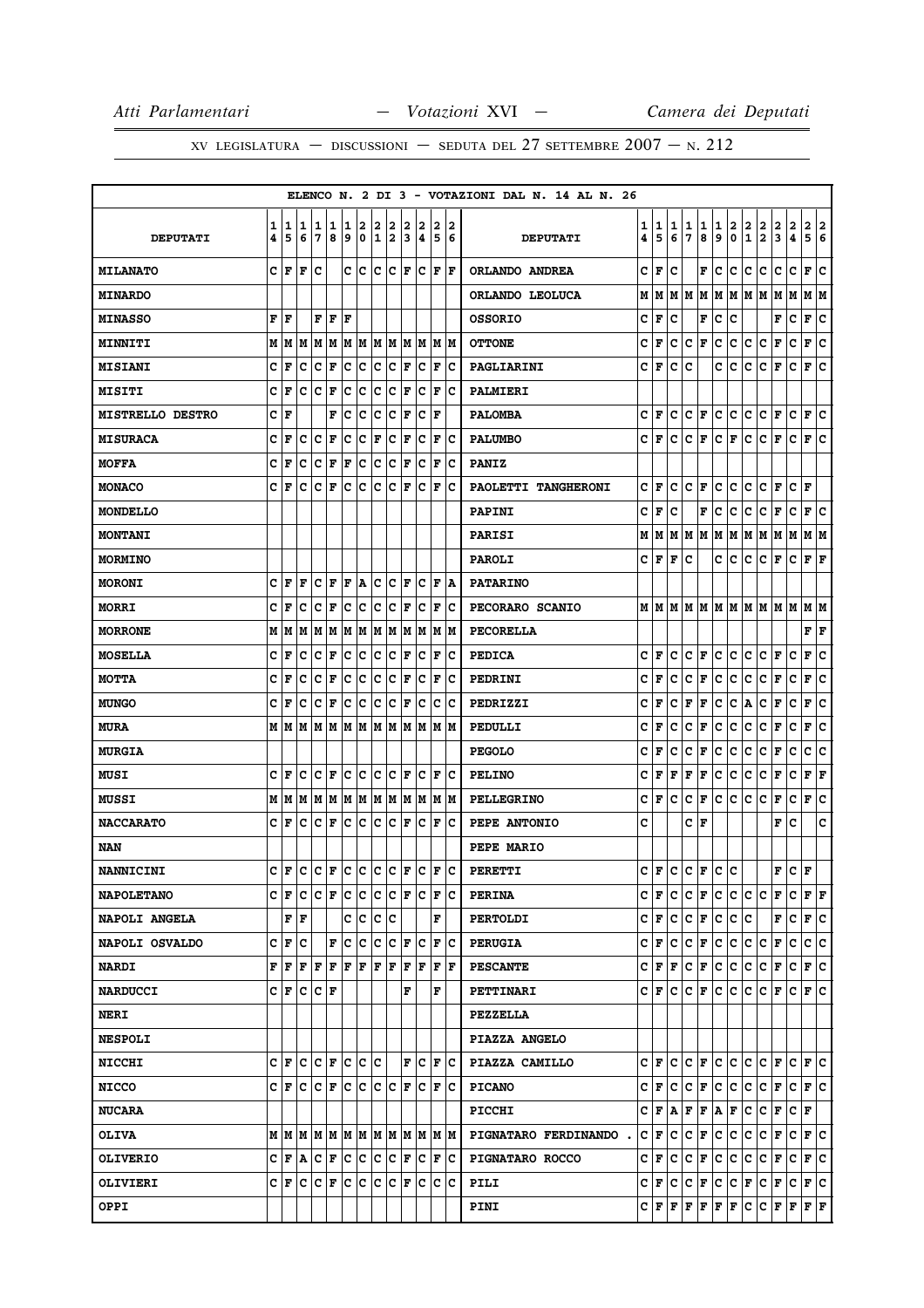|                      |        |        |                           |                      |                      |        |        |        |                |        |                                 |        |                      | ELENCO N. 2 DI 3 - VOTAZIONI DAL N. 14 AL N. 26 |        |               |        |               |                       |               |                |               |                                                                              |               |               |                                                 |     |
|----------------------|--------|--------|---------------------------|----------------------|----------------------|--------|--------|--------|----------------|--------|---------------------------------|--------|----------------------|-------------------------------------------------|--------|---------------|--------|---------------|-----------------------|---------------|----------------|---------------|------------------------------------------------------------------------------|---------------|---------------|-------------------------------------------------|-----|
| <b>DEPUTATI</b>      | 1<br>4 | 1<br>5 | 1<br>6                    | 1<br>7               | 1<br>8               | 1<br>9 | 2<br>0 | 2<br>1 | 2<br>2         | 2<br>3 | 2<br>14.                        | 2<br>5 | 2<br>6               | <b>DEPUTATI</b>                                 | 1<br>4 | $\frac{1}{5}$ | 1<br>6 | $\frac{1}{7}$ | $\frac{1}{8}$         | $\frac{1}{9}$ | $\frac{2}{0}$  | $\frac{2}{1}$ | $\frac{2}{2}$                                                                | $\frac{2}{3}$ | $\frac{2}{4}$ | $\begin{array}{c c} 2 & 2 \\ 5 & 6 \end{array}$ |     |
|                      |        |        |                           |                      |                      |        |        |        |                |        |                                 |        |                      |                                                 |        |               |        |               |                       |               |                |               |                                                                              |               |               |                                                 |     |
| <b>PINOTTI</b>       |        |        |                           |                      |                      |        |        |        |                |        |                                 |        |                      | <b>ROSITANI</b>                                 |        |               |        |               |                       |               |                |               |                                                                              |               |               |                                                 |     |
| <b>PIRO</b>          |        | CF     | lc.                       | $ {\bf C}  {\bf F} $ |                      | c c    |        |        | $ c c _F$      |        |                                 |        | $ C $ $\mathbf{F} C$ | ROSSI LUCIANO                                   |        | C F           | c      | $\mathbf{C}$  | F                     |               |                |               | F F F A                                                                      | F             | c             | F C                                             |     |
| <b>PISACANE</b>      |        |        |                           |                      |                      |        |        |        |                |        |                                 |        |                      | ROSSI NICOLA                                    |        |               |        |               |                       |               |                |               |                                                                              |               |               |                                                 |     |
| <b>PISCITELLO</b>    |        | C F    | lc.                       |                      | $ {\bf C}  {\bf F} $ | c c    |        |        |                |        | C C F C F C                     |        |                      | <b>ROSSI GASPARRINI</b>                         | c      | F             | c      | c             | F                     | c             | c.             | c             | $ {\bf C}  {\bf F} $                                                         |               | c             | F C                                             |     |
| <b>PISICCHIO</b>     |        | MM     |                           |                      |                      |        |        |        |                |        | MIMIMIMIMIMIMIMIM               |        |                      | <b>ROSSO</b>                                    | c      | F             | F      | F             | F                     | c             | c              | c             | c                                                                            | F             | C             |                                                 | c   |
| <b>PIZZOLANTE</b>    |        |        |                           |                      |                      |        |        |        |                |        |                                 |        |                      | <b>ROTONDO</b>                                  | c      | F             | c      | c             | F                     | c             | c              | c             | c                                                                            | г             | c             | F                                               | lc. |
| <b>POLETTI</b>       | c      | F      | lc.                       | Ιc                   |                      |        |        |        | c  c           | ΙF     | Iс                              |        | c c                  | <b>RUGGERI</b>                                  | c      | F             | c      | c             | F                     | c             | c              | с             | c                                                                            | F             | c             | F                                               | lc. |
| <b>POLLASTRINI</b>   |        | MM     | lм                        |                      | M  M  M  M           |        |        |        | MM             |        | M  M  M  M                      |        |                      | <b>RUGGHIA</b>                                  | c      | F             | c      | c             | F                     | c             | c              | c             | c                                                                            | F             | c             | F                                               | c   |
| <b>PONZO</b>         | Α      | F      | F                         |                      |                      |        |        |        |                |        | C F A C C C F C F               |        | Ιc                   | <b>RUSCONI</b>                                  | с      | F             | с      | с             | F                     | с             | c              | c             | c                                                                            | г             | c             | F                                               | c   |
| <b>PORCU</b>         |        | СF     |                           | c                    | ١F                   |        | c      | Ιc     |                | F      | Iс                              | F      | Ιc                   | <b>RUSSO FRANCO</b>                             | c      | F             | c      | с             | F                     | c             | c              | c             | с                                                                            | F             | c             | F                                               | c   |
| <b>PORETTI</b>       |        |        |                           |                      |                      |        |        |        |                |        |                                 |        |                      | RUSSO PAOLO                                     | c      | F             | с      | c             | F                     | с             |                | c             | c                                                                            | F             |               | F                                               |     |
| <b>PORFIDIA</b>      | C      | ١F     | c                         | c                    | F                    | Ιc     | ١c     | ١c     | lc             | ΙF     | lc                              | ΙF     | lc                   | <b>RUTA</b>                                     | c      | F             | c      | c             | F                     | c             | c              | c             | c                                                                            | F             | c             | F                                               | ١c  |
| <b>POTTINO</b>       |        |        |                           |                      |                      |        |        |        |                |        |                                 |        |                      | <b>RUTELLI</b>                                  |        | MM            | М      | M             | М                     | M             | M              | M             | MM                                                                           |               | M             | M M                                             |     |
| <b>PRESTIGIACOMO</b> | c      | ١F     | ١c                        | IC IF                |                      | c c    |        | c c    |                | F      | lc.                             |        | F  F                 | <b>RUVOLO</b>                                   |        |               |        |               |                       |               |                |               |                                                                              |               |               |                                                 |     |
| <b>PRODI</b>         | М      | lМ     | M                         | M                    | lм                   |        | M M    |        | MM             |        | MM                              |        | M  M                 | <b>SAGLIA</b>                                   |        |               |        |               |                       |               |                |               |                                                                              |               |               |                                                 |     |
| PROIETTI COSIMI      | c      | F      | Iс                        | $ {\bf C}  {\bf F} $ |                      | c c    |        |        | c c            | F      | Iс                              | F      | Ιc                   | <b>SALERNO</b>                                  | F      | F             | c      | c             | F                     | c             | c.             | F             | c                                                                            | F             | c             | F C                                             |     |
| <b>PROVERA</b>       | c      | F      | c                         | с                    | F                    | c      | c      | c      | IС             | F      | c                               | c      | Ιc                   | <b>SAMPERI</b>                                  | c      | F             | c      | c             | F                     | c             | c              | с             | с                                                                            | F             | c             | F                                               | c   |
| <b>QUARTIANI</b>     | c      | F      | c                         | c                    | F                    | c      | c      | lc.    | c              | ΙF     | lc.                             | F      | lc                   | <b>SANGA</b>                                    | c      | F             | с      | с             | F                     | с             | c              | c             | c                                                                            | F             | c             | F                                               | c   |
| <b>RAISI</b>         | F      | l F    | l F                       | lF                   |                      | F      | ١F     |        |                |        |                                 |        |                      | <b>SANNA</b>                                    | C      | F             | c      | c             | F                     | c             | c              | c             | c                                                                            | F             | C             | F                                               | ١c  |
| <b>RAITI</b>         | C      | l F    | с                         | Iс                   | F                    | Ιc     | ١c     | Ιc     | Ιc             | F      | Ιc                              | F      | Ιc                   | <b>SANTAGATA</b>                                | М      | M             | М      | М             | Μ                     | Μ             | М              | М             | М                                                                            | М             | М             | MM                                              |     |
| <b>RAMPELLI</b>      |        |        |                           |                      |                      |        |        |        |                |        |                                 |        |                      | <b>SANTELLI</b>                                 | c      | F             | c      | c             | F                     | F             | c              | c             | c                                                                            | F             | c             | F C                                             |     |
| <b>RAMPI</b>         | c      | l F    | c                         | c                    | ΙF                   | c      | lc.    | Ιc     | Ιc             | l F    | lc.                             | F      | Ιc                   | <b>SANTORI</b>                                  |        |               |        |               |                       |               |                |               |                                                                              |               |               |                                                 |     |
| <b>RANIERI</b>       |        | M   M  |                           |                      |                      |        |        |        |                |        | M  M  M  M  M  M  M  M  M  M  M |        |                      | <b>SANZA</b>                                    | А      | F             | F      | F             | F                     | c             | lc.            | c             | c                                                                            | F             | c             | F F                                             |     |
| <b>RAO</b>           | F      | l F    | F                         | F                    | F                    | Ιc     | F      | F      | F              | F      | F                               | F      | ١F                   | <b>SASSO</b>                                    | c      | F             | с      | с             | F                     | с             | c              | c             | c                                                                            | F             | c             | F                                               | c   |
| <b>RAVETTO</b>       |        | F      |                           | F                    |                      | F      |        | F      |                |        | F                               |        |                      | <b>SATTA</b>                                    | c      | F             | c      | c             | F                     | c             | c.             | c             | $\mathbf{C}$                                                                 | F             | c             | F C                                             |     |
| <b>RAZZI</b>         | C      | F      | c                         |                      |                      |        |        |        |                |        | $ c _F c c c c _F c$            |        | F C                  | <b>SCAJOLA</b>                                  | M      |               |        |               |                       |               |                |               | м м м м м м м м м м м                                                        |               |               |                                                 |     |
| <b>REALACCI</b>      |        |        |                           |                      |                      |        |        |        |                |        |                                 |        |                      | <b>SCALIA</b>                                   |        |               |        |               |                       |               |                |               |                                                                              |               |               |                                                 |     |
| <b>REINA</b>         |        |        | F F F                     |                      |                      |        |        |        |                |        |                                 |        |                      | <b>SCHIETROMA</b>                               |        | C F           | c      |               |                       |               |                |               |                                                                              |               | $ c _F c$     |                                                 |     |
| <b>RICCI ANDREA</b>  |        |        | C F C C F                 |                      |                      |        |        |        | IC IC IC IF IC |        |                                 |        | lc Ic                | <b>SCHIRRU</b>                                  |        |               |        |               |                       |               |                |               |                                                                              |               |               |                                                 |     |
| <b>RICCI MARIO</b>   |        |        |                           |                      |                      |        |        |        |                |        |                                 |        |                      | <b>SCOTTO</b>                                   |        | CF            | c      |               | C F                   |               |                |               | c c c c F                                                                    |               | c             | F C                                             |     |
| <b>RICEVUTO</b>      |        |        |                           |                      |                      |        |        |        |                |        |                                 |        |                      | <b>SERENI</b>                                   |        | CF            | c      | c             | F                     | c             | c              | c c           |                                                                              |               | c             | F C                                             |     |
| <b>RIGONI</b>        |        |        | м м м м м м м м м м       |                      |                      |        |        |        |                |        |                                 |        | M  M                 | <b>SERVODIO</b>                                 |        | C F           | c      |               | C F                   | c             | $ \mathbf{c} $ | c             | $ {\tt C}\, $ F                                                              |               | $ c _F c$     |                                                 |     |
| <b>RIVOLTA</b>       |        |        | MMMMMMMMMMMMMMM           |                      |                      |        |        |        |                |        |                                 |        |                      | <b>SGOBIO</b>                                   |        | C F           | c      |               | C F                   |               |                |               | $ {\mathbf{c}}\, {\mathbf{c}}\, {\mathbf{c}}\, {\mathbf{r}} $ if             |               | lc.           | F C                                             |     |
| <b>ROCCHI</b>        |        |        |                           |                      |                      |        |        |        |                |        |                                 |        |                      | SILIQUINI                                       |        |               |        |               |                       |               |                |               |                                                                              |               |               |                                                 |     |
| <b>ROMAGNOLI</b>     |        |        |                           |                      |                      |        |        |        |                |        |                                 |        |                      | <b>SIMEONI</b>                                  |        |               |        |               |                       |               |                |               |                                                                              |               |               |                                                 |     |
| <b>ROMANI</b>        |        |        | C F C C F C C C C F C F C |                      |                      |        |        |        |                |        |                                 |        |                      | <b>SINISCALCHI</b>                              |        | C F           | c      |               | C F                   |               |                |               | C C C F                                                                      |               | $C$ $ F C$    |                                                 |     |
| <b>ROMANO</b>        |        |        |                           |                      |                      |        |        |        |                |        |                                 |        |                      | <b>SIRCANA</b>                                  |        |               |        |               |                       |               |                |               |                                                                              |               |               |                                                 |     |
| <b>ROMELE</b>        |        |        |                           |                      |                      |        |        |        |                |        |                                 |        |                      | <b>SMERIGLIO</b>                                |        | CIF           | c      | c             | c                     |               |                |               | C C C C F                                                                    |               | c             | c c                                             |     |
| <b>RONCHI</b>        |        |        | C F F                     |                      | F C                  |        | c c    | c c    |                |        | C                               |        | c                    | SOFFRITTI                                       |        | C F C         |        |               | C F                   |               |                |               | $ {\mathbf{c}}\, {\mathbf{c}}\, {\mathbf{c}}\, {\mathbf{c}}\, {\mathbf{r}} $ |               | C F C         |                                                 |     |
| <b>RONCONI</b>       |        |        | C F F C                   |                      |                      |        |        |        |                |        | C C F C                         |        | F                    | <b>SORO</b>                                     |        | C F C         |        |               | $ {\bf C}\> {\bf F} $ |               |                |               | $ {\tt c}\, {\tt c}\, {\tt c}\, {\tt F}\, {\tt c}\, {\tt F}\, {\tt c}\, $    |               |               |                                                 |     |
|                      |        |        |                           |                      |                      |        |        |        |                |        |                                 |        |                      |                                                 |        |               |        |               |                       |               |                |               |                                                                              |               |               |                                                 |     |